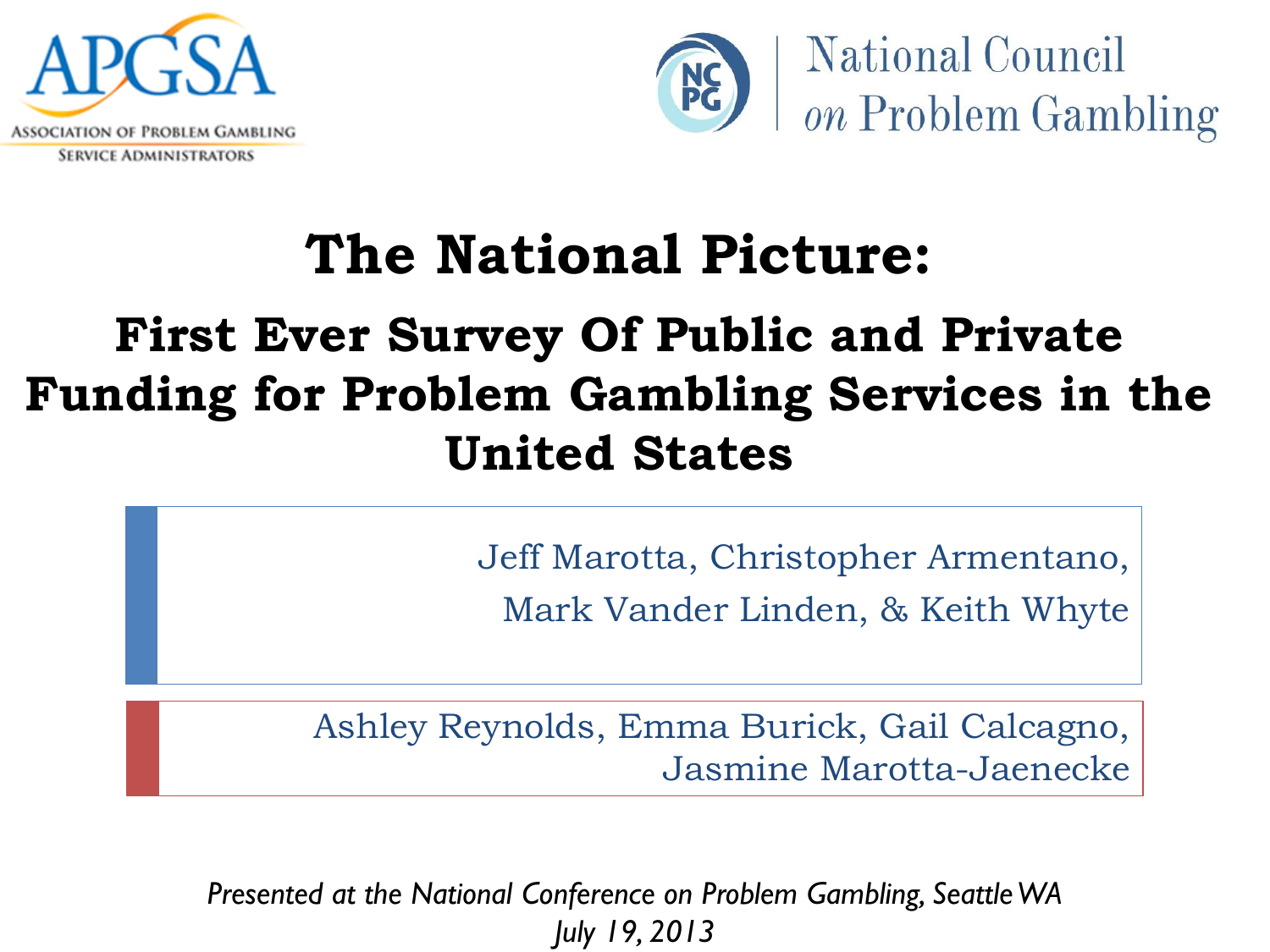# **Acknowledgements**

- This project would not have been possible without financial support by:
	- National Council on Problem Gambling
	- Association of Problem Gambling Service Administrators
- Project Executive Team:
	- ▶ Jeff Marotta, Mark Vander Linden, Chris Armentano, & Keith Whyte
- Research Assistants:
	- Ashley Reynolds, Emma Burick, Gail Calcagno, Jasmine Marotta-Jaenecke
- APGSA Member Representatives & NCPG Work Group Participants:
	- Don Feeney, Wily Harwell, Carol O'Hare
- Survey Respondents:
	- We are grateful to all the state agency administrators and NCPG affiliate directors and staff who completed a survey or helped in the gathering of survey information





**National Council** on Problem Gambling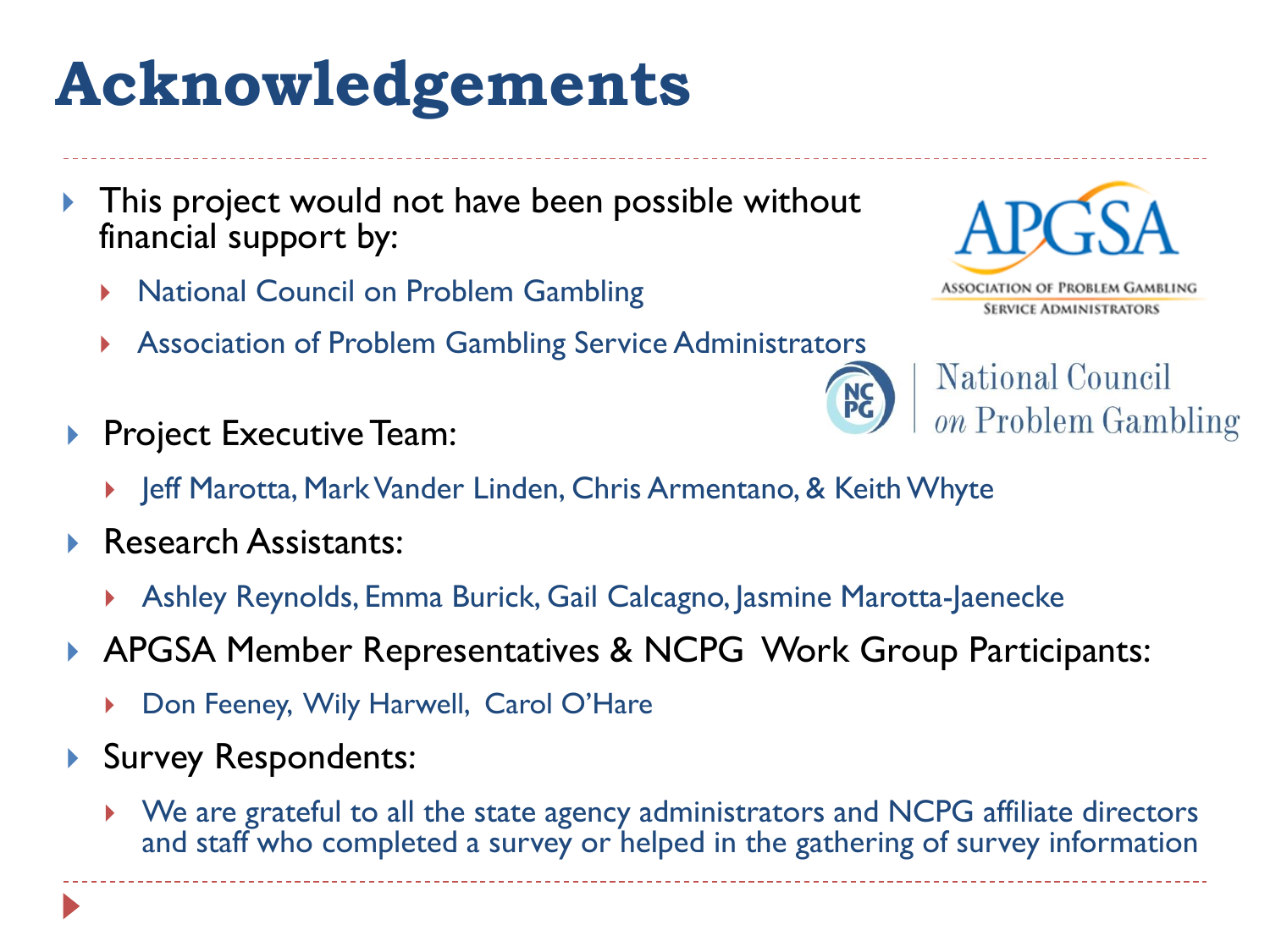# **Survey Methodology**

▶ Data Collection Period from February, 2013 – June, 2013

#### ▶ Phase I: Key Informant Survey

- APGSA Survey emailed then completed by key informant from one or more government agencies or a designated third party
- ▶ NCPG Affiliate Survey emailed then completed by key informant
- ▶ Phase II: Collateral Information Check
	- Checked for consistent reports between state key informant and affiliate key informant
	- Web search for information, compared survey reports with reports on web

#### **Phase III: Survey Review Interviews / Verification**

Interviews were conducted with survey completers to review information, check for question interpretation accuracy, complete missing items, and gain clarification where inconsistencies were found.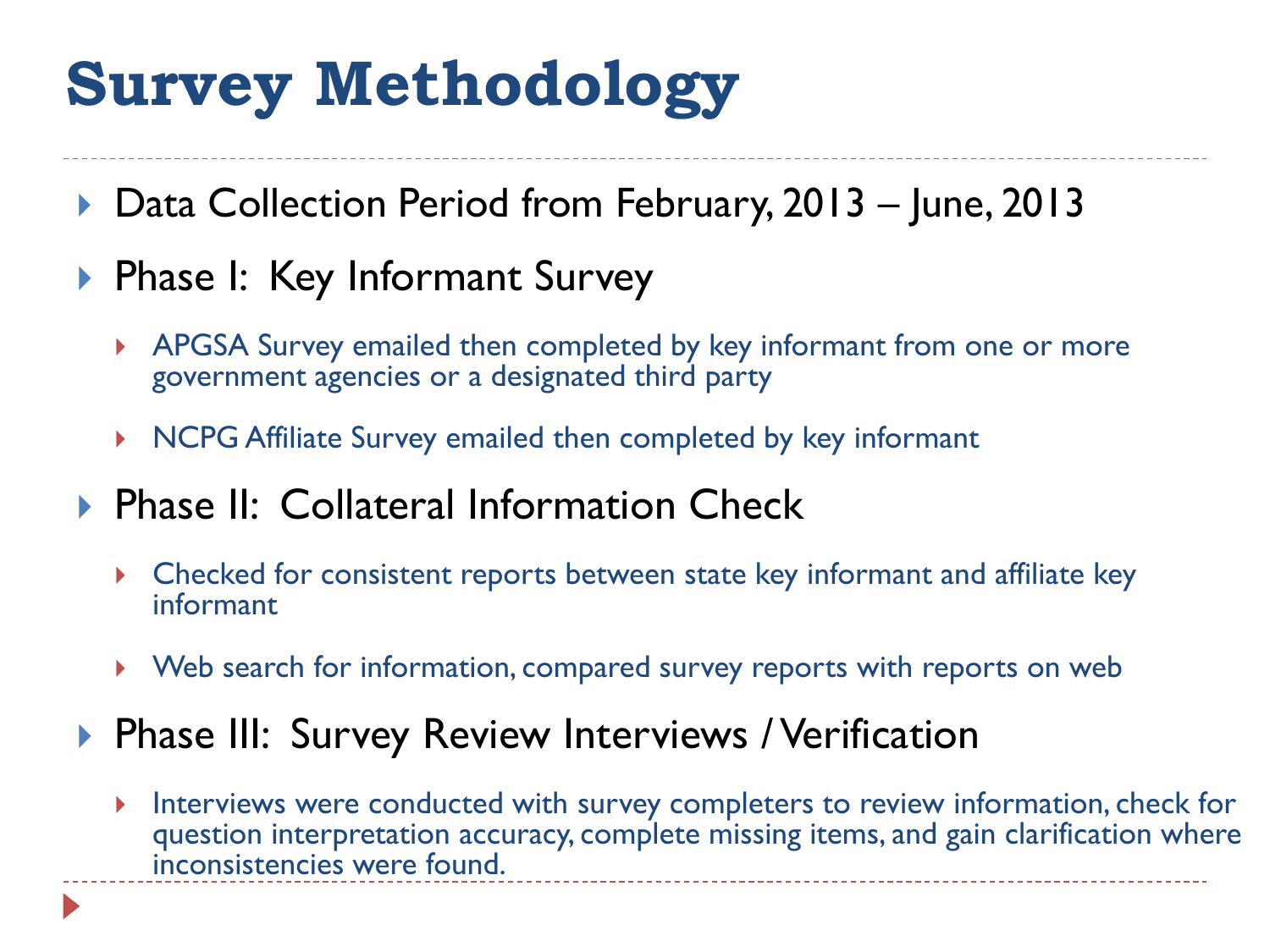## **Survey Participation**

- Information gathered from all 50 U.S. states and D.C.; all active affiliates to the National Council on Problem Gambling
	- ▶ 39 states with publicly funded problem gambling services
	- ▶ 34 state affiliates to the National Council on Problem Gambling
- Information from all data gathering phases from all NCPG affiliates and from all state agencies with public funding for PGS with the following exceptions:
	- One state (South Dakota) declined to complete survey and declined interview invitations; some survey info gathered from 3rd party sources
	- Two states (Ohio & Illinois) had limited information available.
	- One state completed survey and declined interview invitations (South Carolina)
	- One NCPG affiliate (Arizona) was inactive but held official status as affiliate to the NCPG. As inactive organization, no one to participate in survey.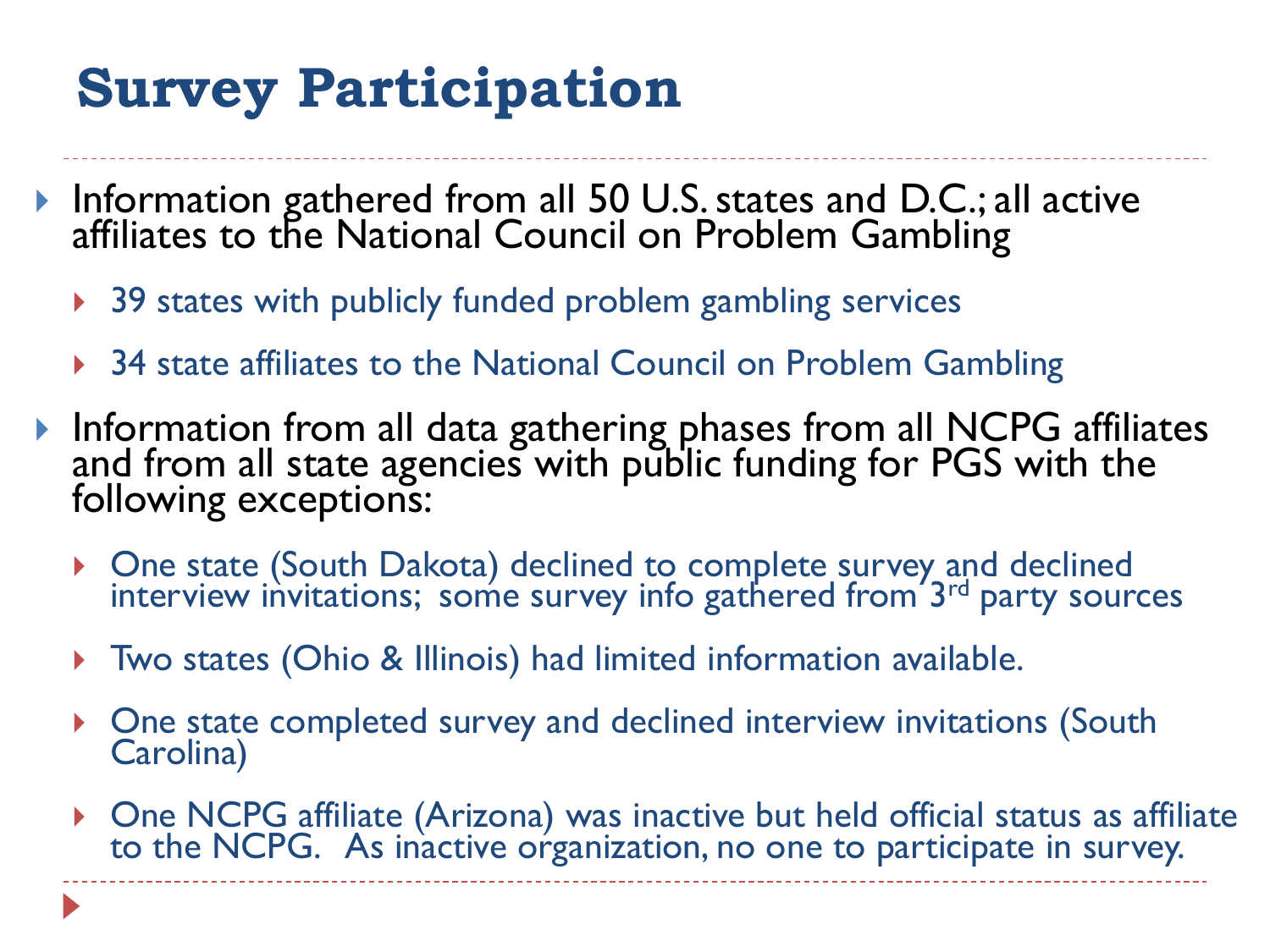## **Problem Gambling Service Funding Levels**

2013 APGSA & NCPG Affiliate Surveys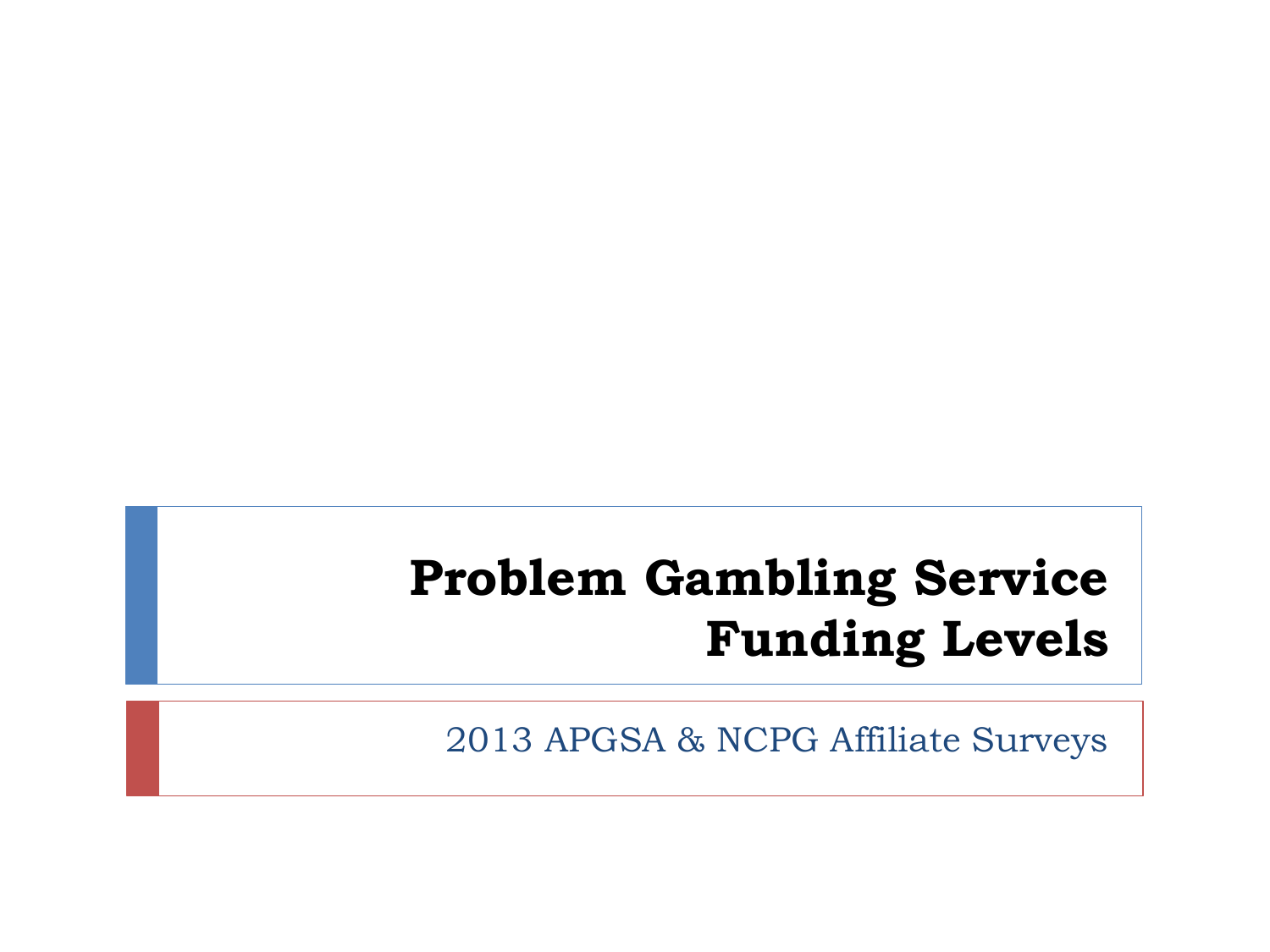#### **2013 Per Capita Allocation Problem Gambling Services Allocation by U.S. States**



*If all 50 State included U.S. Average = \$0.23 per capita spending on PGS*

Note: *Includes only funds line itemed for problem gambling services and passing through a state agency. Missing states do not fund problem gambling services through legislative actions or utilize state agency budgets line itemed for problem gambling services*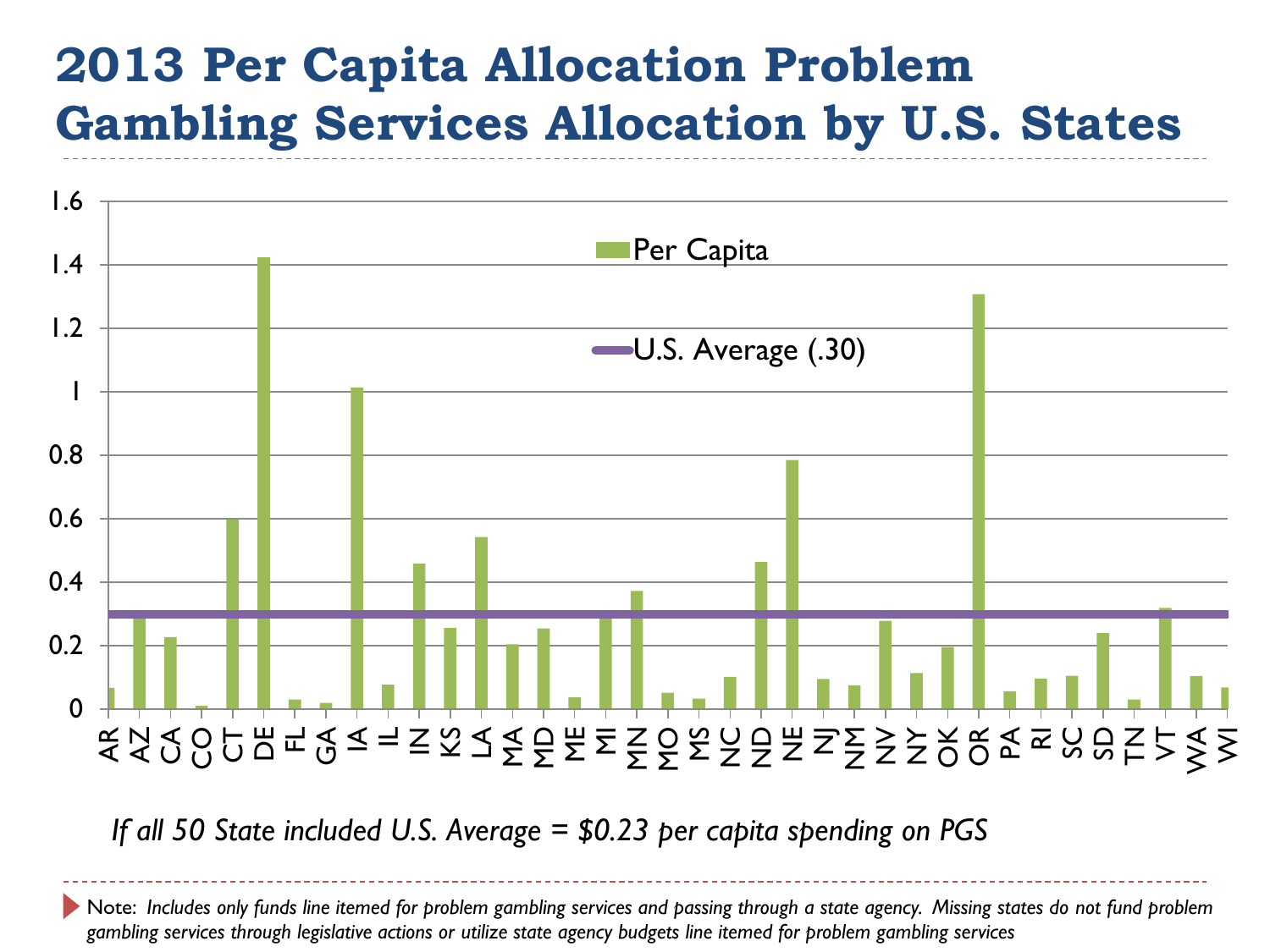#### **2013 Per Capita NCPG State Affiliate Budget**



Note: Four Affiliates operated without any FY13 revenue (MO, NC, RI, TX)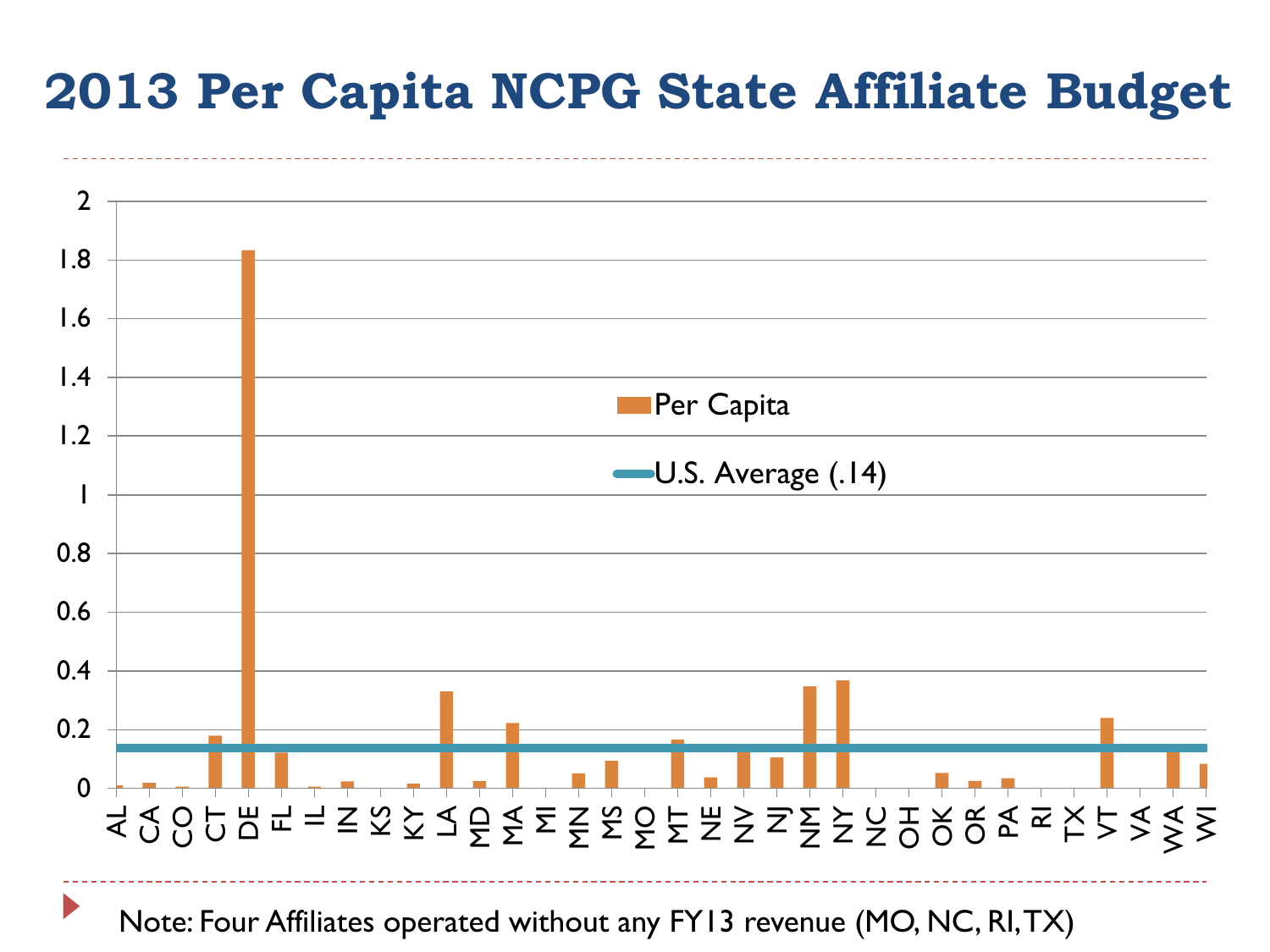#### **Combined 2013 Per Capita PGS Allocation by U.S. States and State Affiliates**



*Note: NCPG Affiliates spending (in red) represents all funds except those derived through contract with state agency.*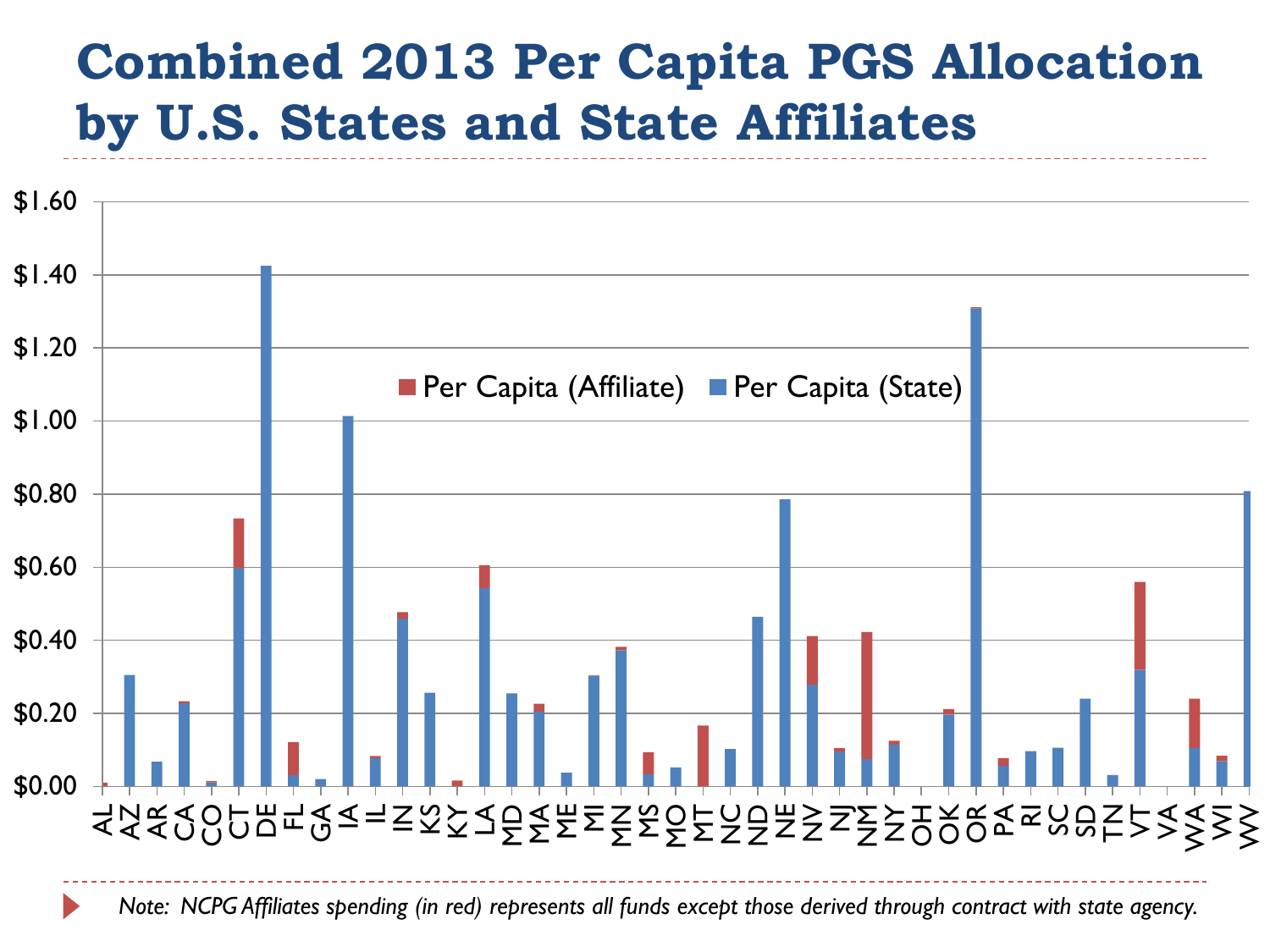#### **Comparison between 2010 and 2013:**

**Per Capita Allocation by U.S. States on Problem Gambling Services**



Note*: Includes only funds line itemed for problem gambling services and passing through a state agency*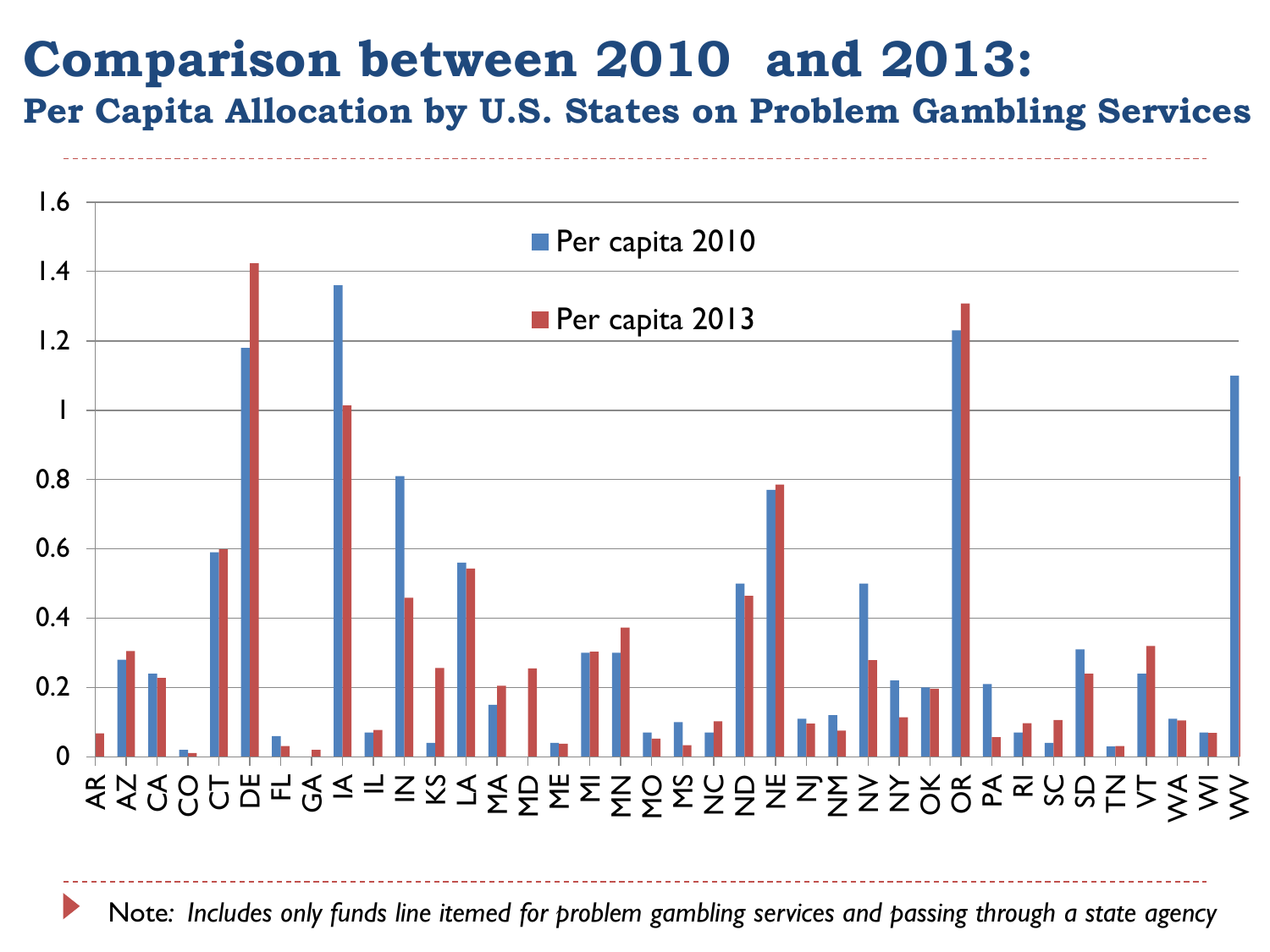## **Are 2013 State PGS Funding Levels Significantly Correlated with . . .**

| 1. Numbers treated              | $X Yes$ No      |
|---------------------------------|-----------------|
| 2. Calls for help in FY2010     | $Yes \times No$ |
| 3. Number of prevalence studies | Yes XNo         |
| 4. Gambling revenue             | <b>x</b> Yes No |
| 5. Number of problem gamblers   | <b>x</b> Yes No |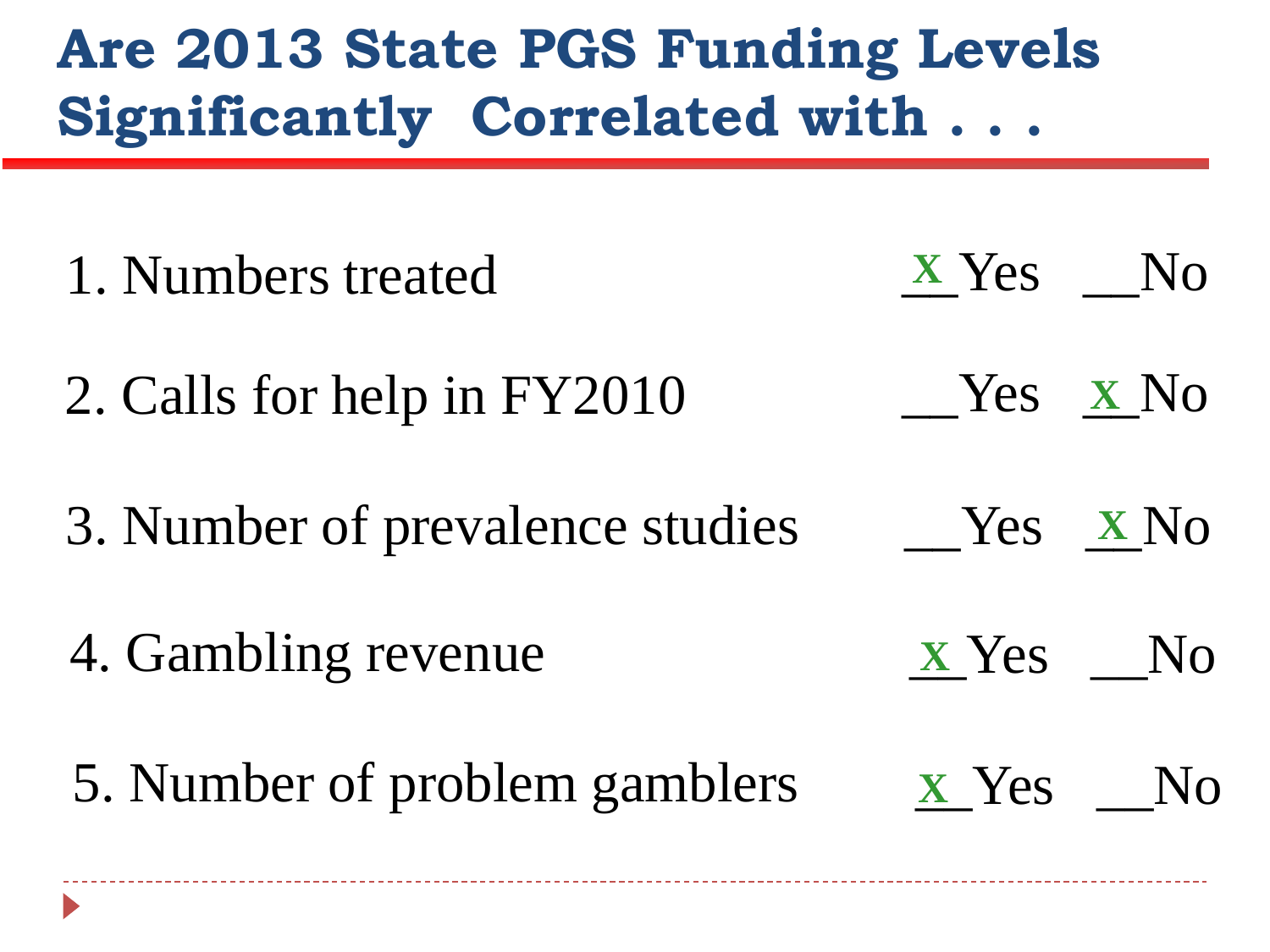## Relationship between No. of PG Gamblers and FY12-13 funding



Relationship is significant, with  $r = 0.5204$  and  $p = 0.0001$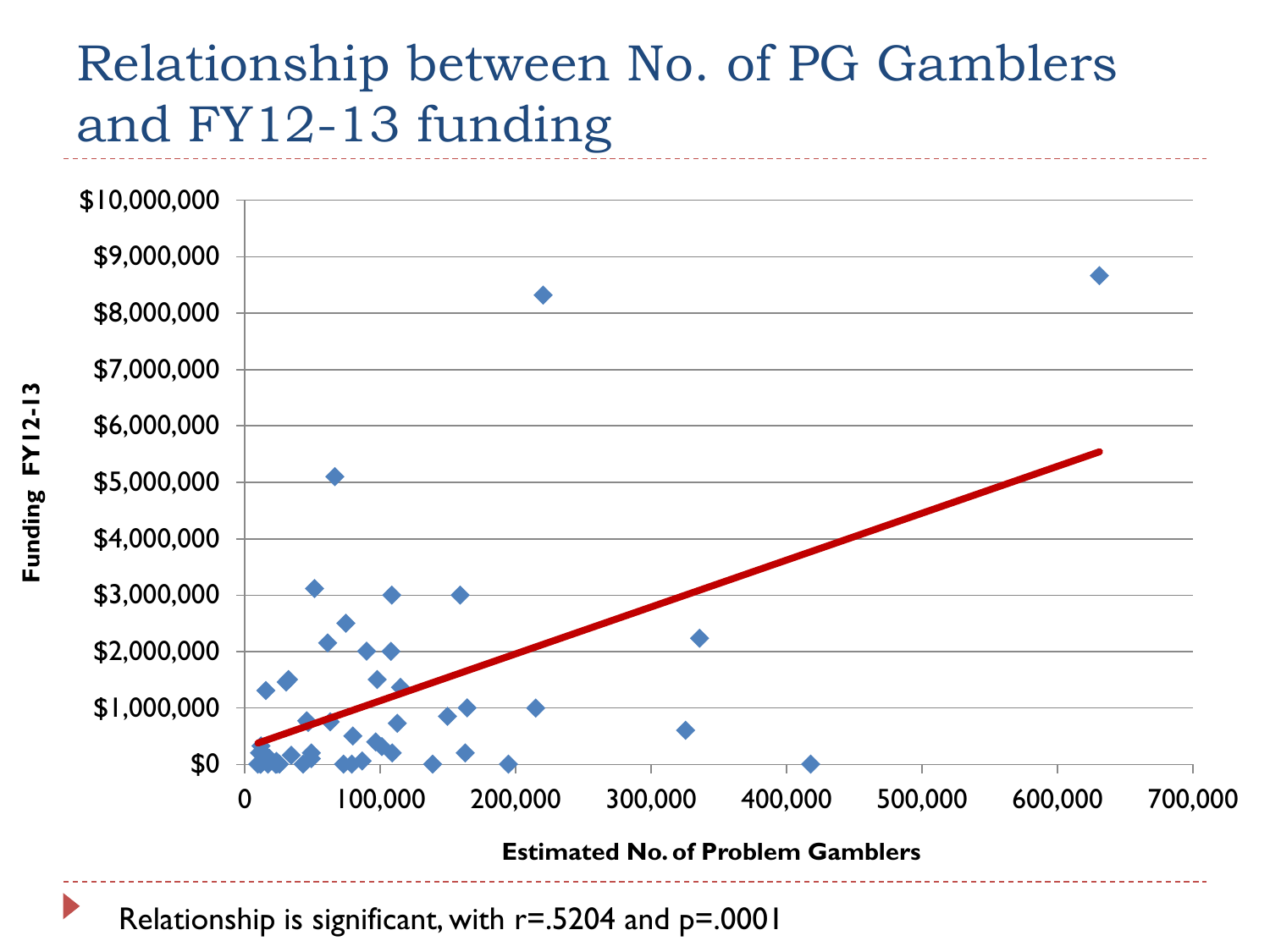## **Annual Aggregate Budget of State Affiliates to the NCPG**



*Note: Based on 2013 state administrator survey responses.*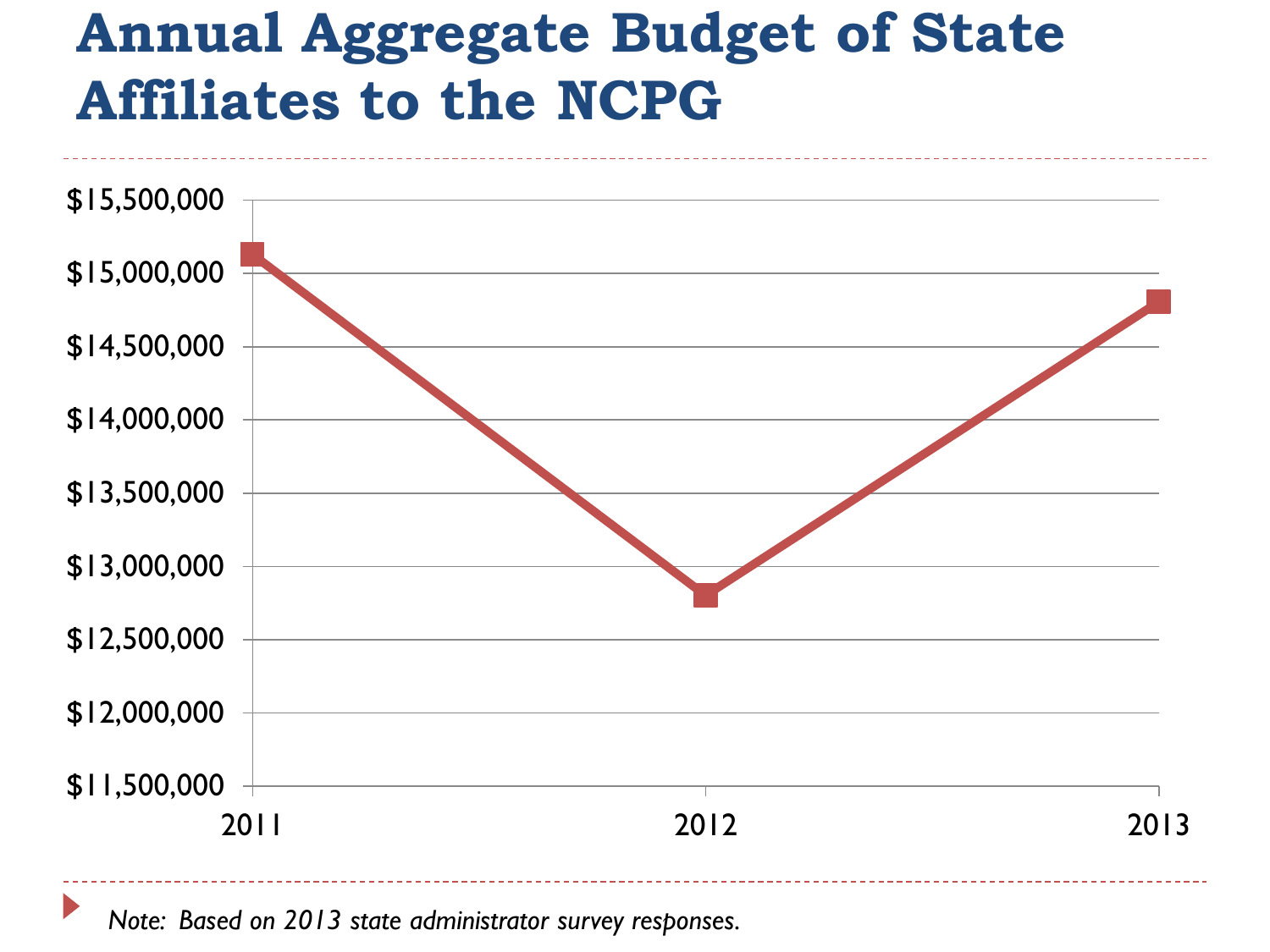#### **Annual Aggregate of U.S. State Spending Dedicated for Problem Gambling Services**

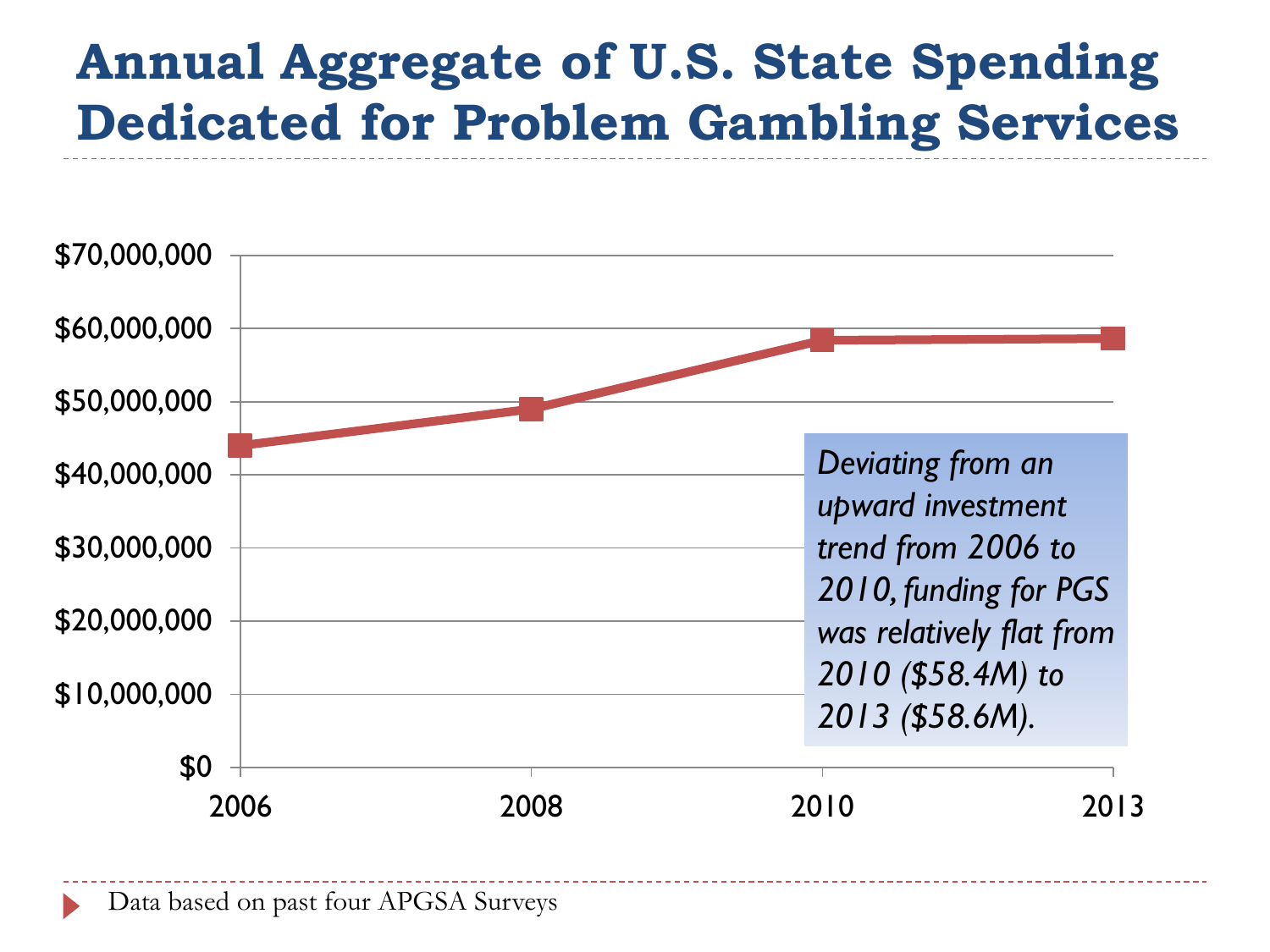

<sup>1</sup> Substance Abuse and Mental Health Services Administration (2012) <sup>2</sup> Williams, R.J., Volberg, R.A. & Stevens, R.M.G. (2012). <sup>3</sup>Substance Abuse and Mental Health Services Administration (2013). <sup>4</sup> APGSA & NCPG National Survey (2013) Excludes private insurance payments, client private payments, etc.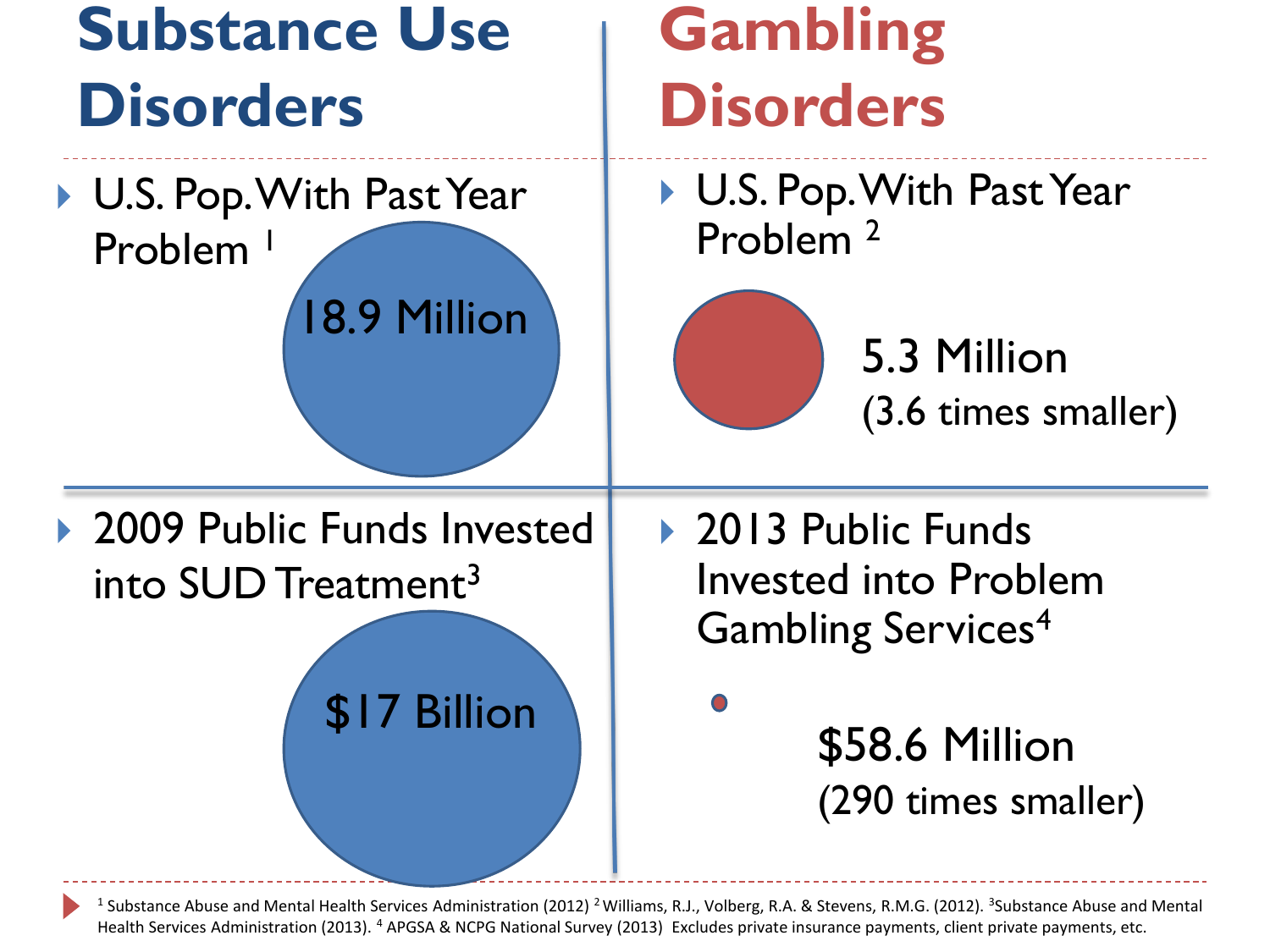## **Budget Allocations**

2013 APGSA & NCPG Affiliate Surveys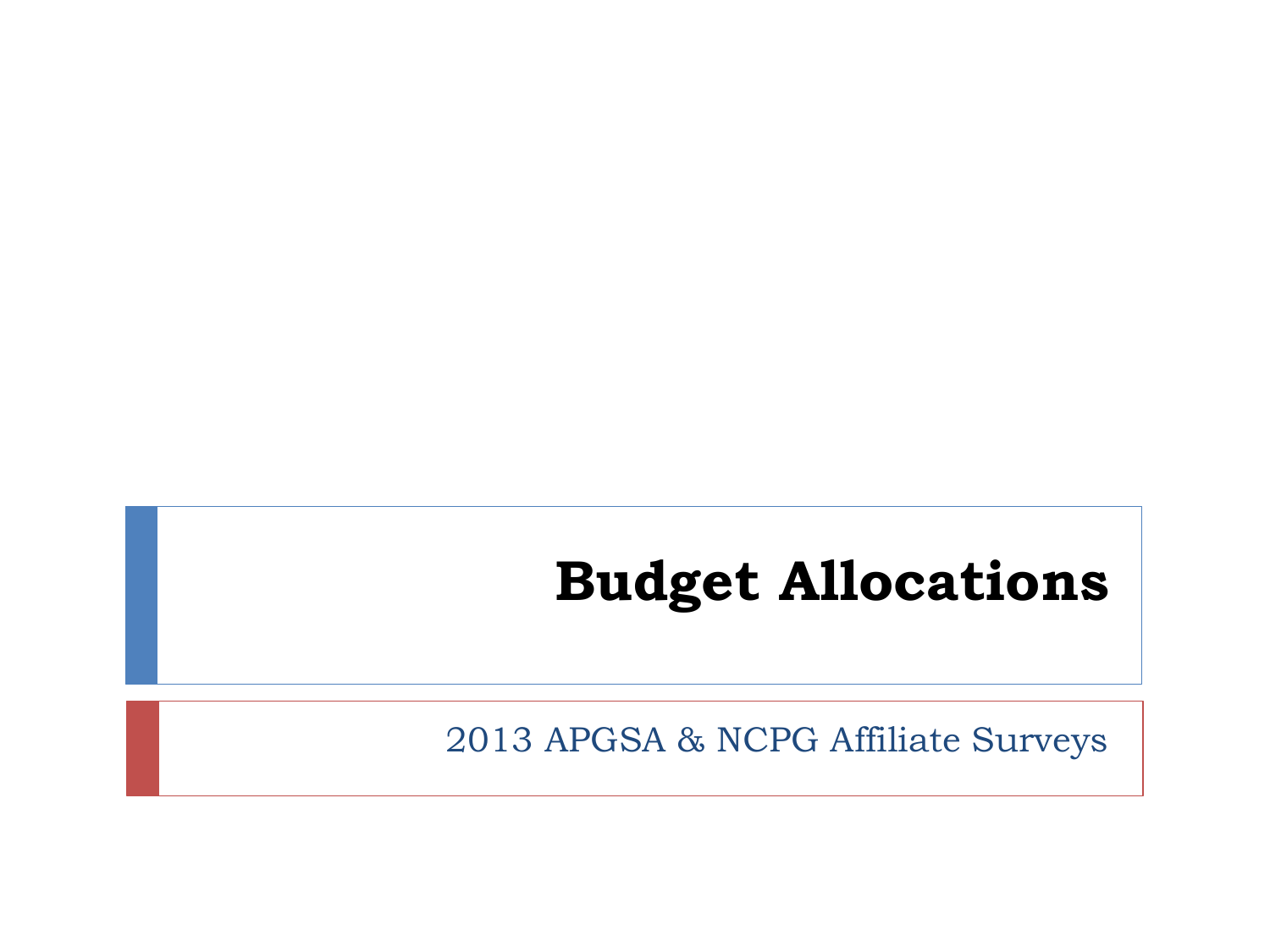## Number of States Using Public Funds for Specific Problem Gambling Services



Note: *Includes only funds line itemed for problem gambling services and passing through a state agency. Excludes information from APGSA SD Survey.*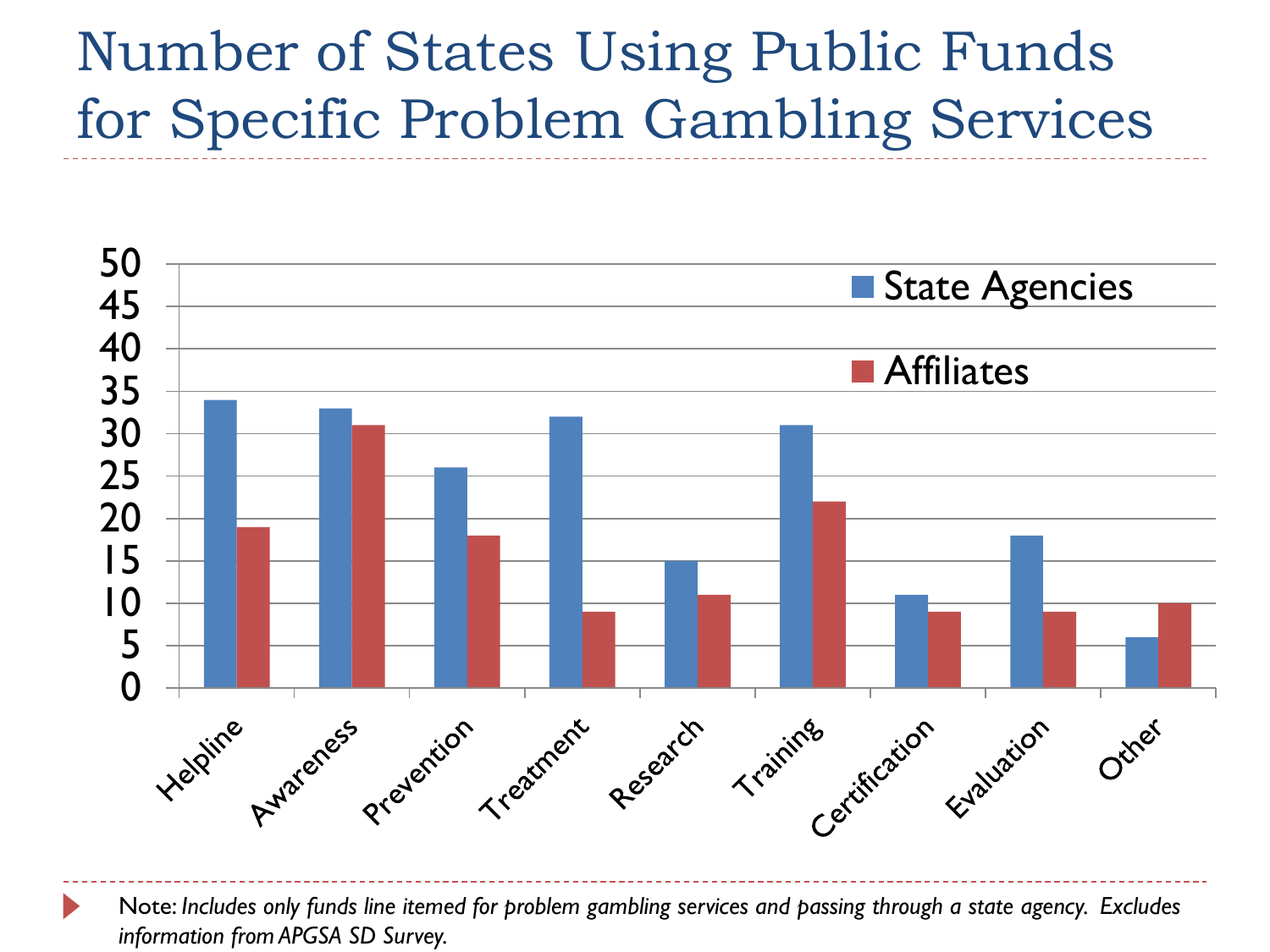## **Allocation by Service Category**

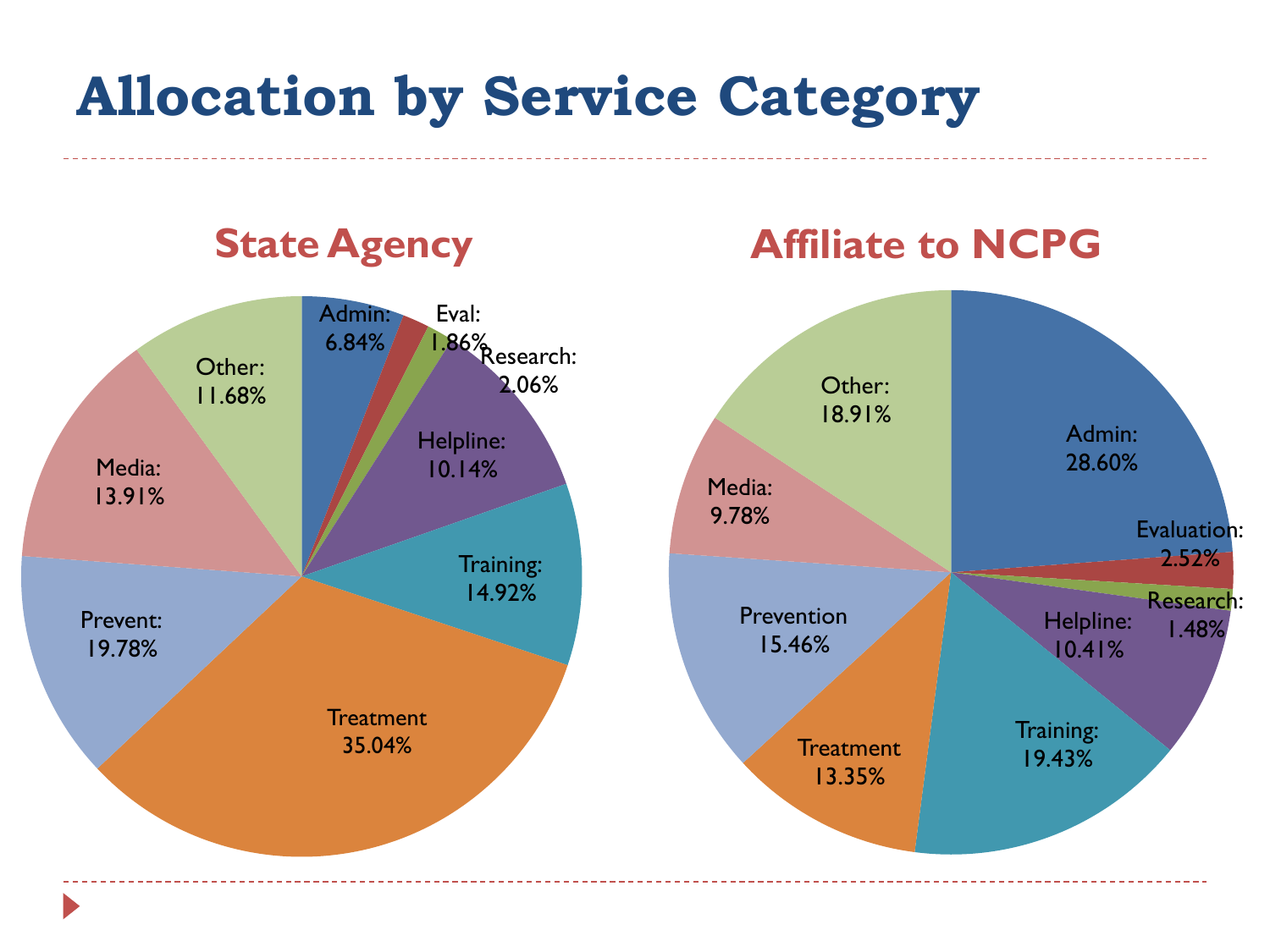# Number of State Employee FTE Dedicated to PGS *48 States Reporting*



Note: Mississippi and South Dakota did not report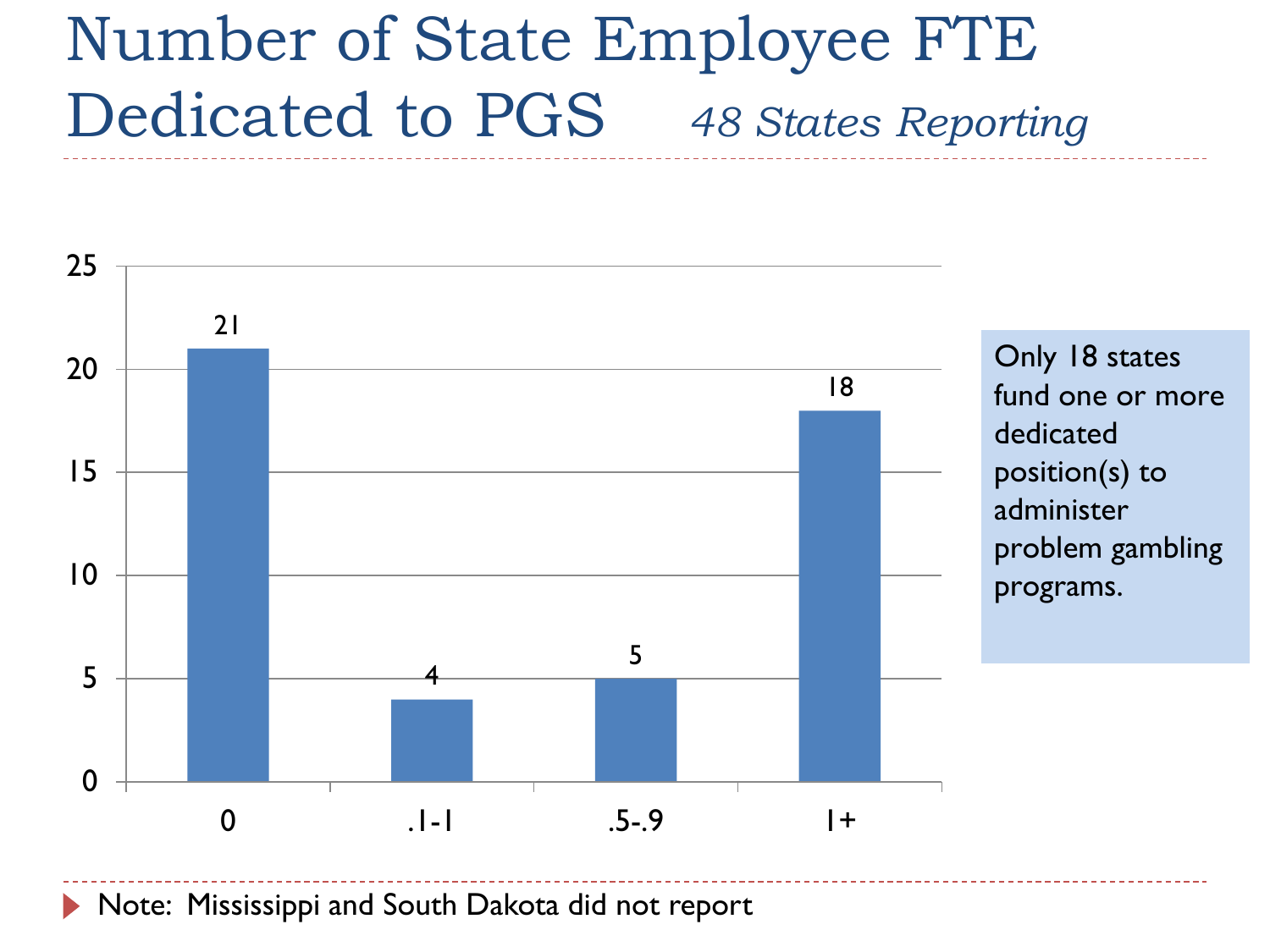## Number of FTE Dedicated to PGS

*34 NCPG Affiliates Reporting*



*Note: Some respondents counted volunteer board members as staff, other did not.*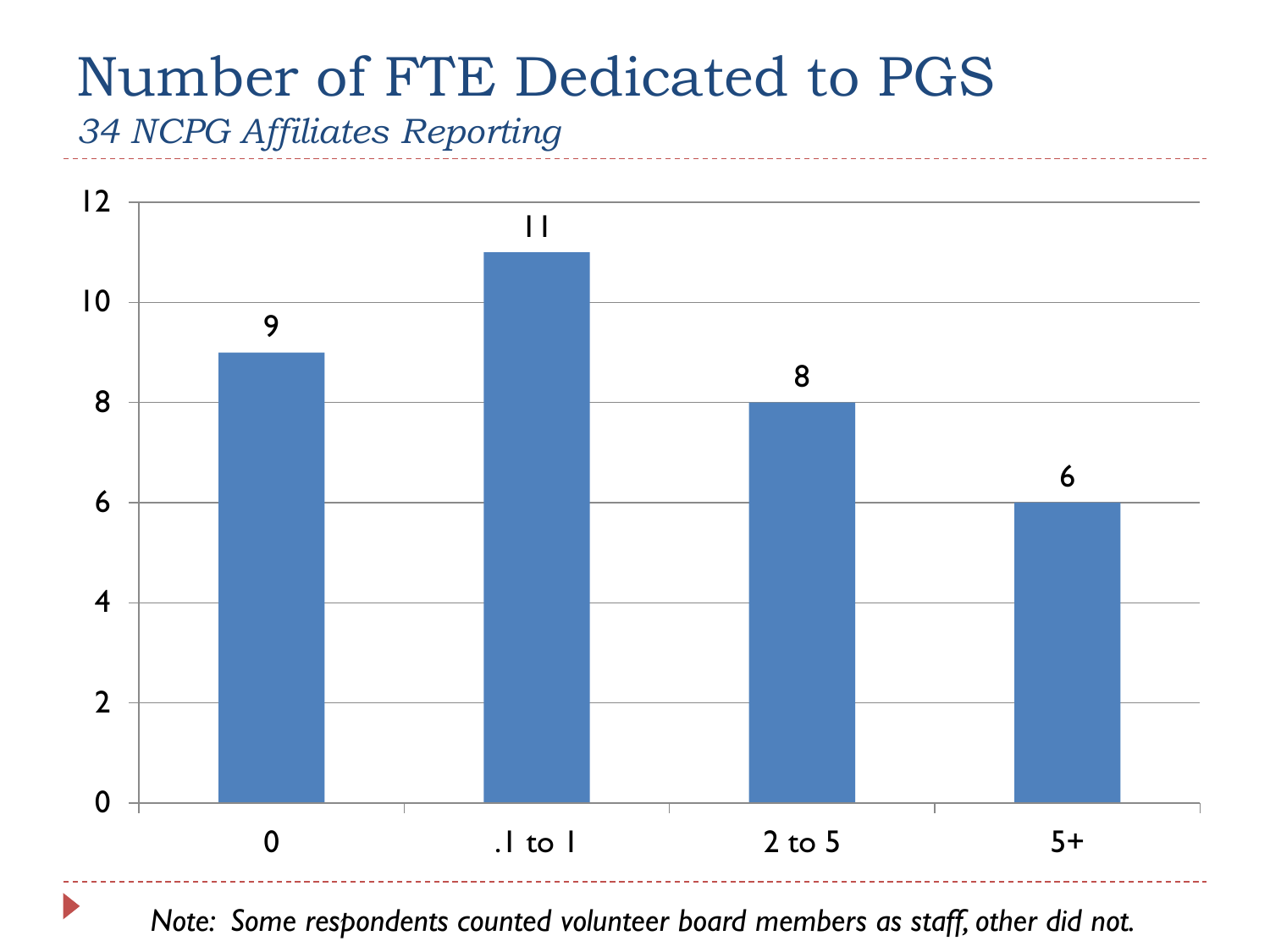## **Problem Gambling Help Lines**

2013 APGSA & NCPG Affiliate Surveys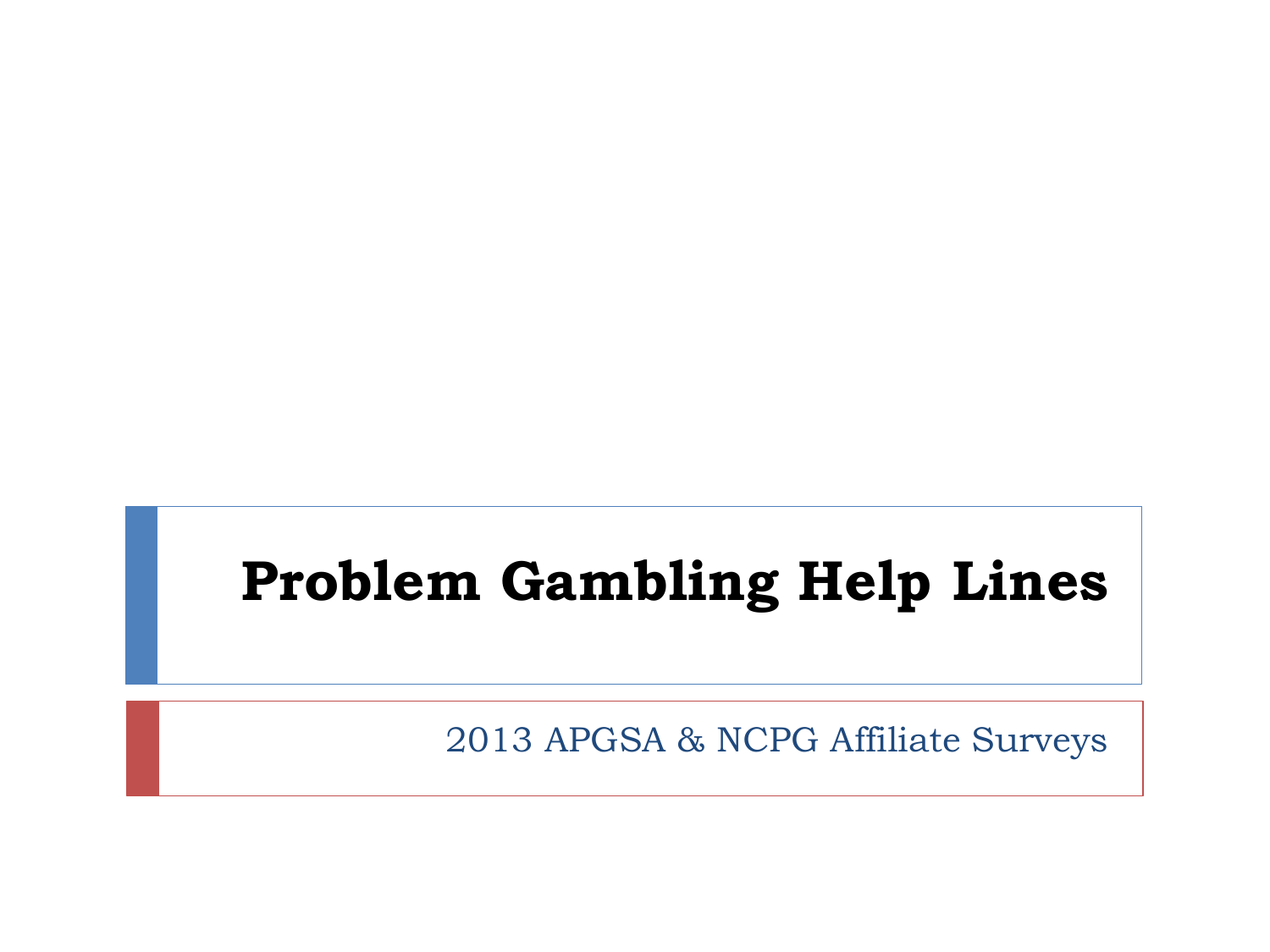## Helpline Services



*For service to be included must be operationally standardized. Web=online live chat*

**% of States**  % of States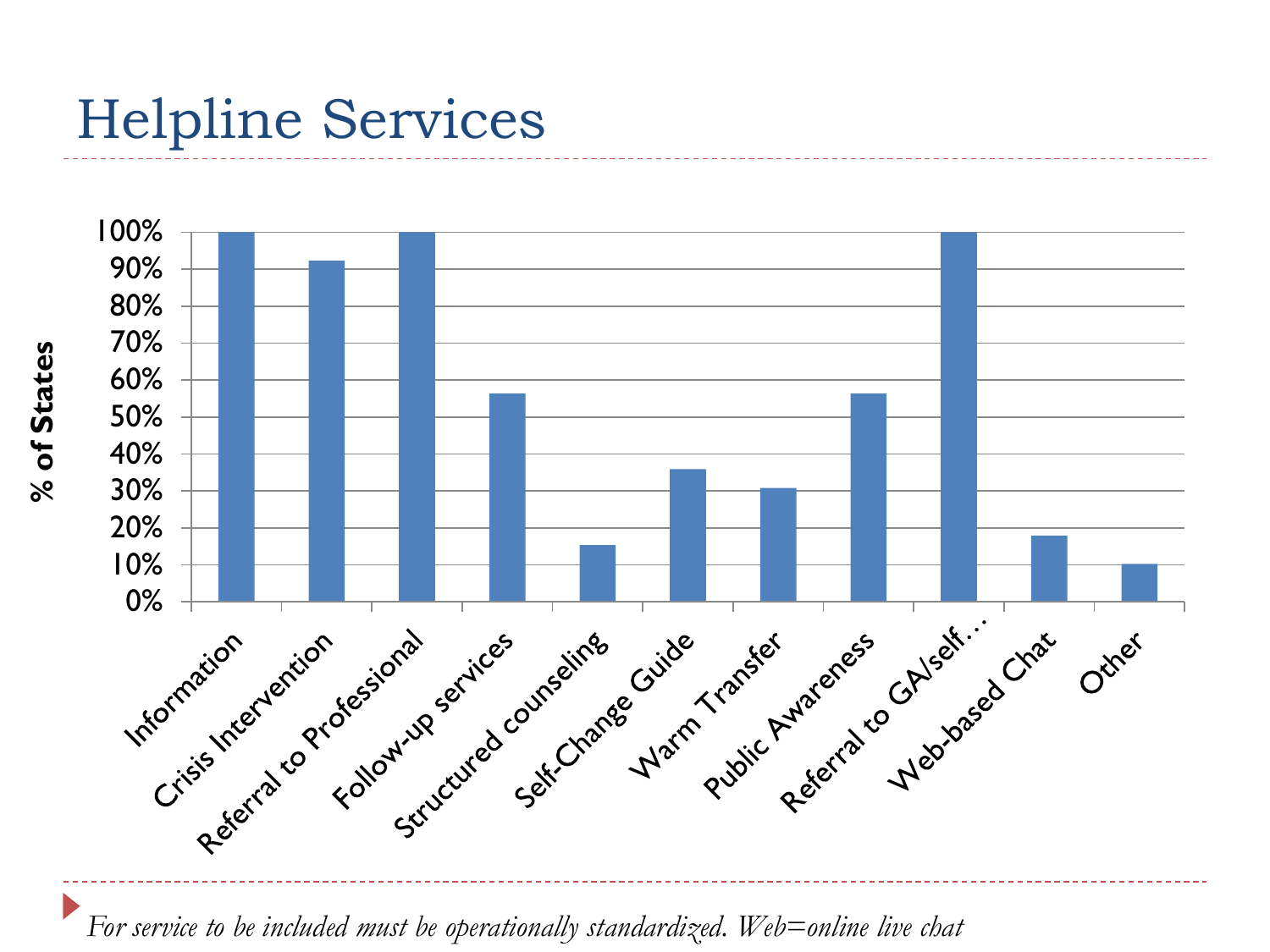# Helpline Call Volume

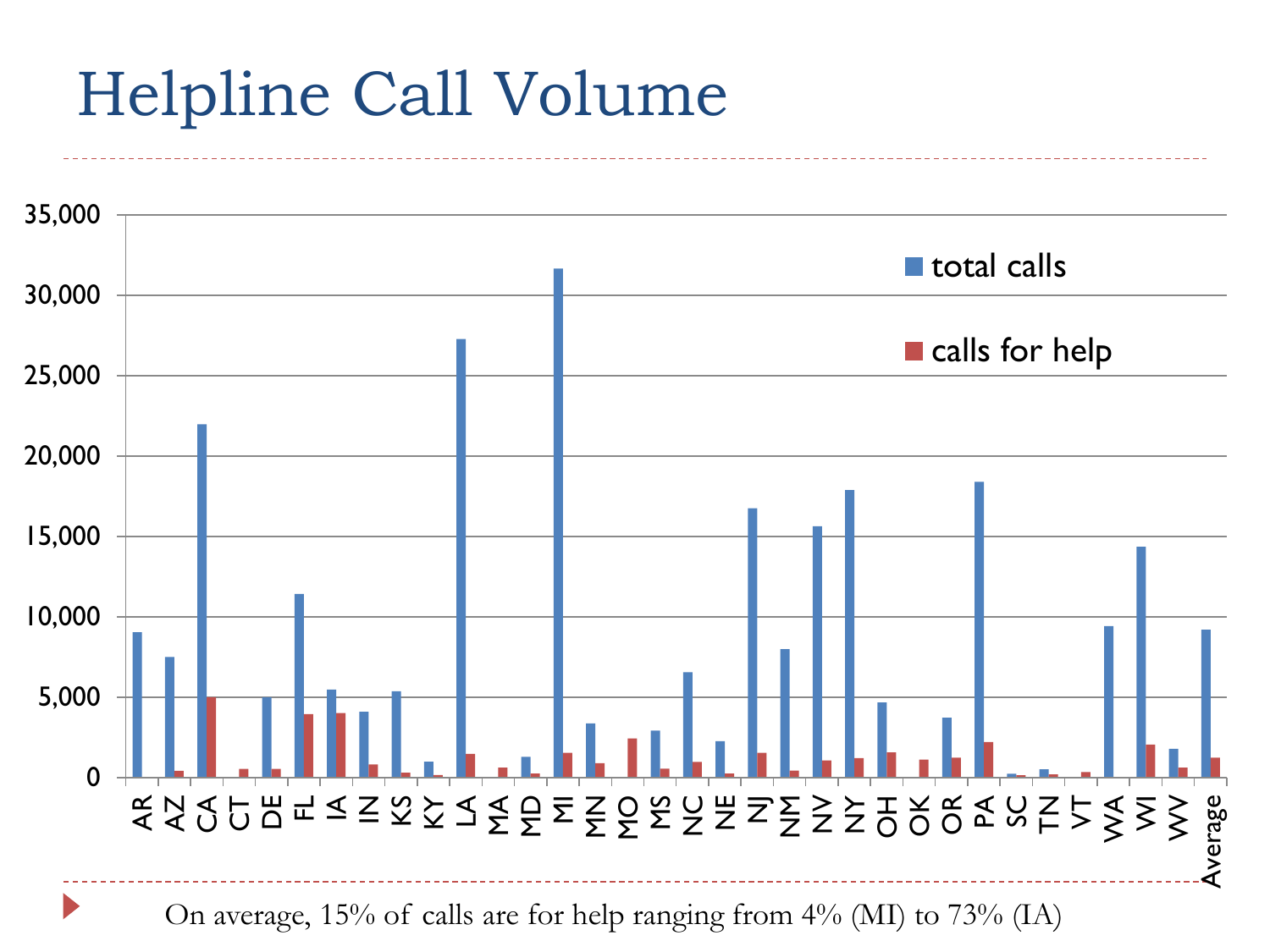## Calls for Help Compared to Tx Enrollments

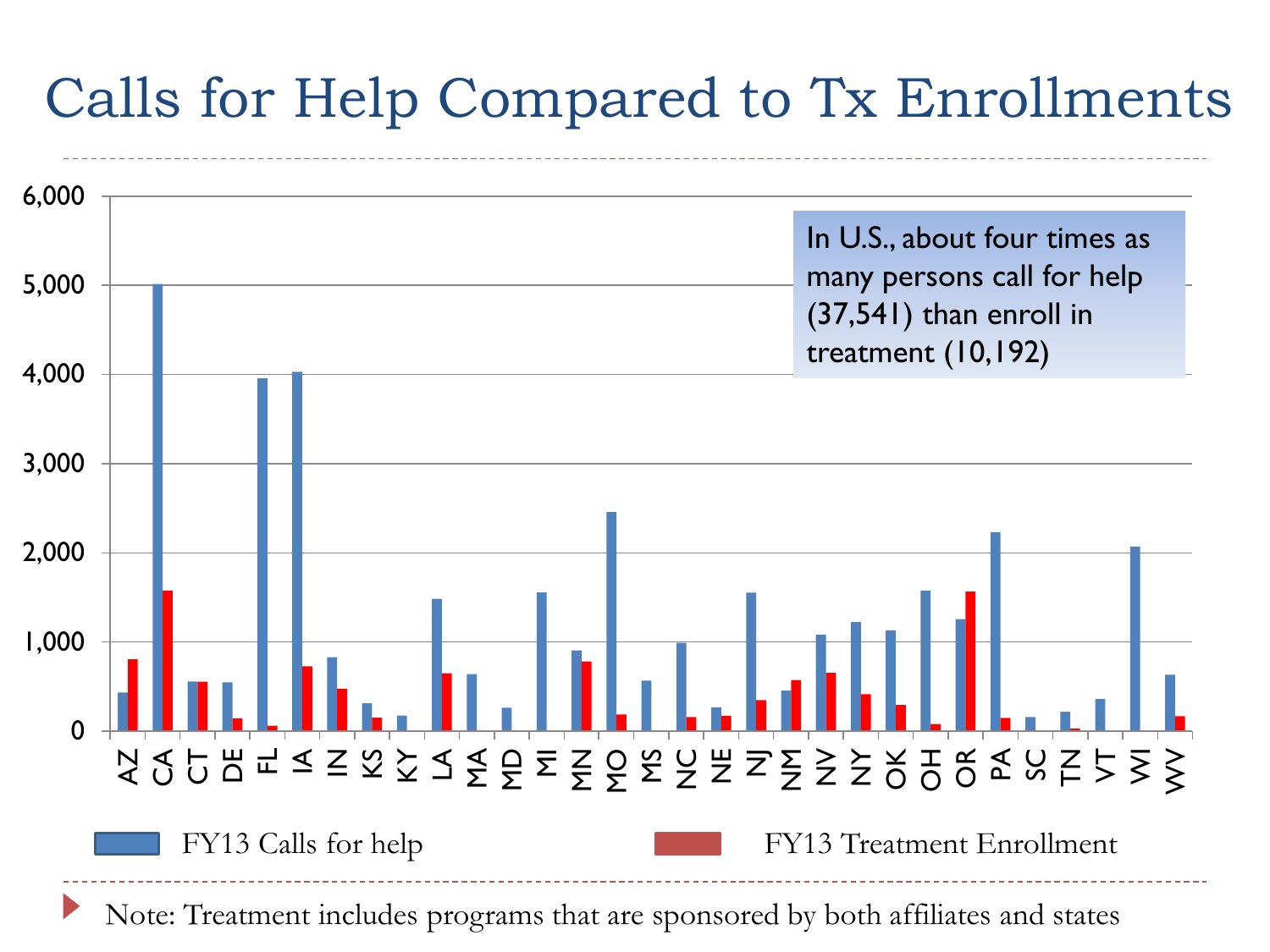## **Are the Number PG Helpline Calls for Help Significantly Correlated with . . .**

1. Gambling treatment utilization 2. Number of types of gambling 3. Gambling revenue 4. Number of EMGs \_\_Yes \_\_No **X** \_\_Yes \_\_No **X**  $Yes$  X<sub>No</sub> **X** Yes No 5. Number of problem gamblers  $\overline{X}$  Yes No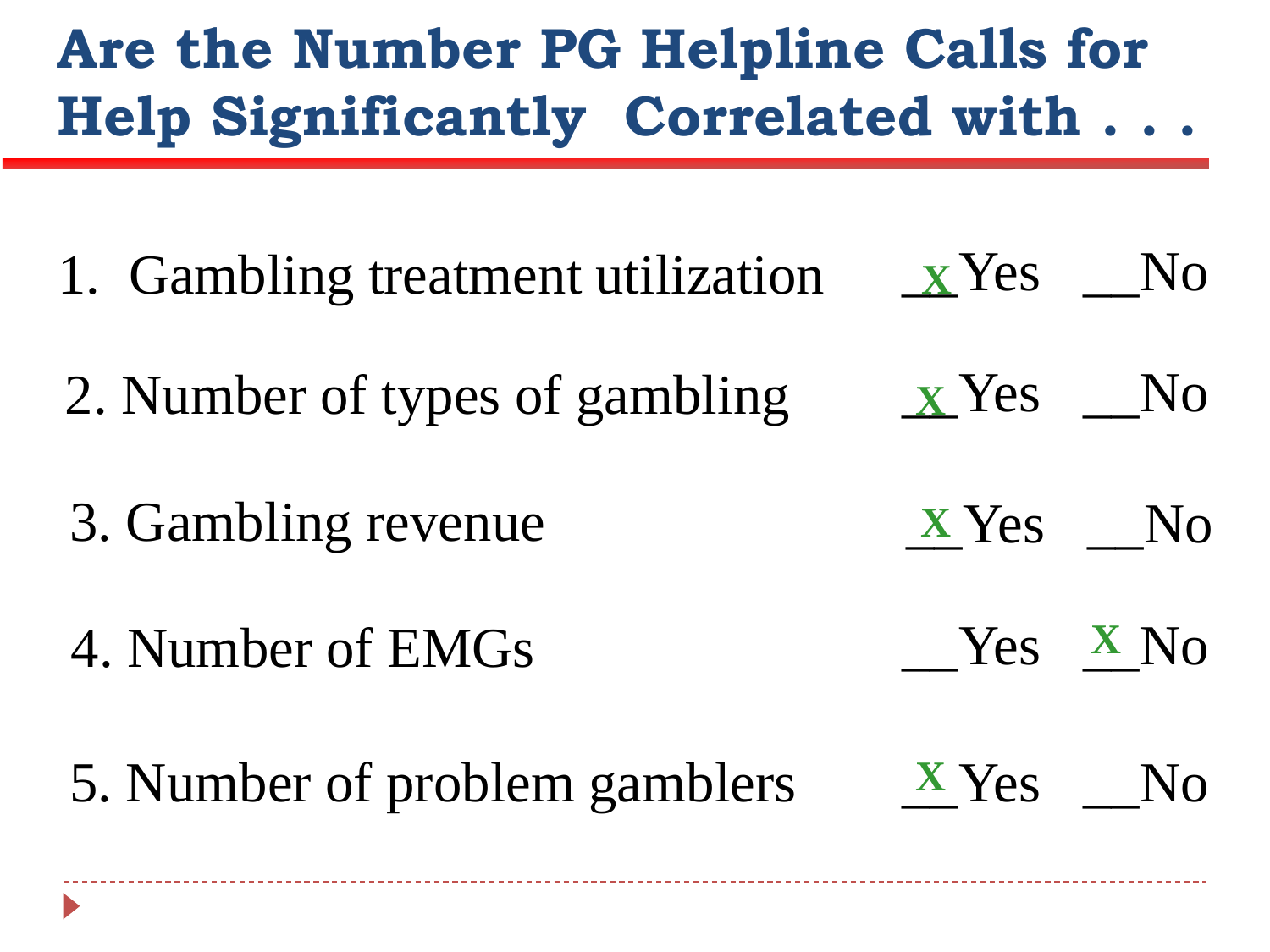#### Relationship between Estimated Number of Problem Gamblers in a State and Calls for Help

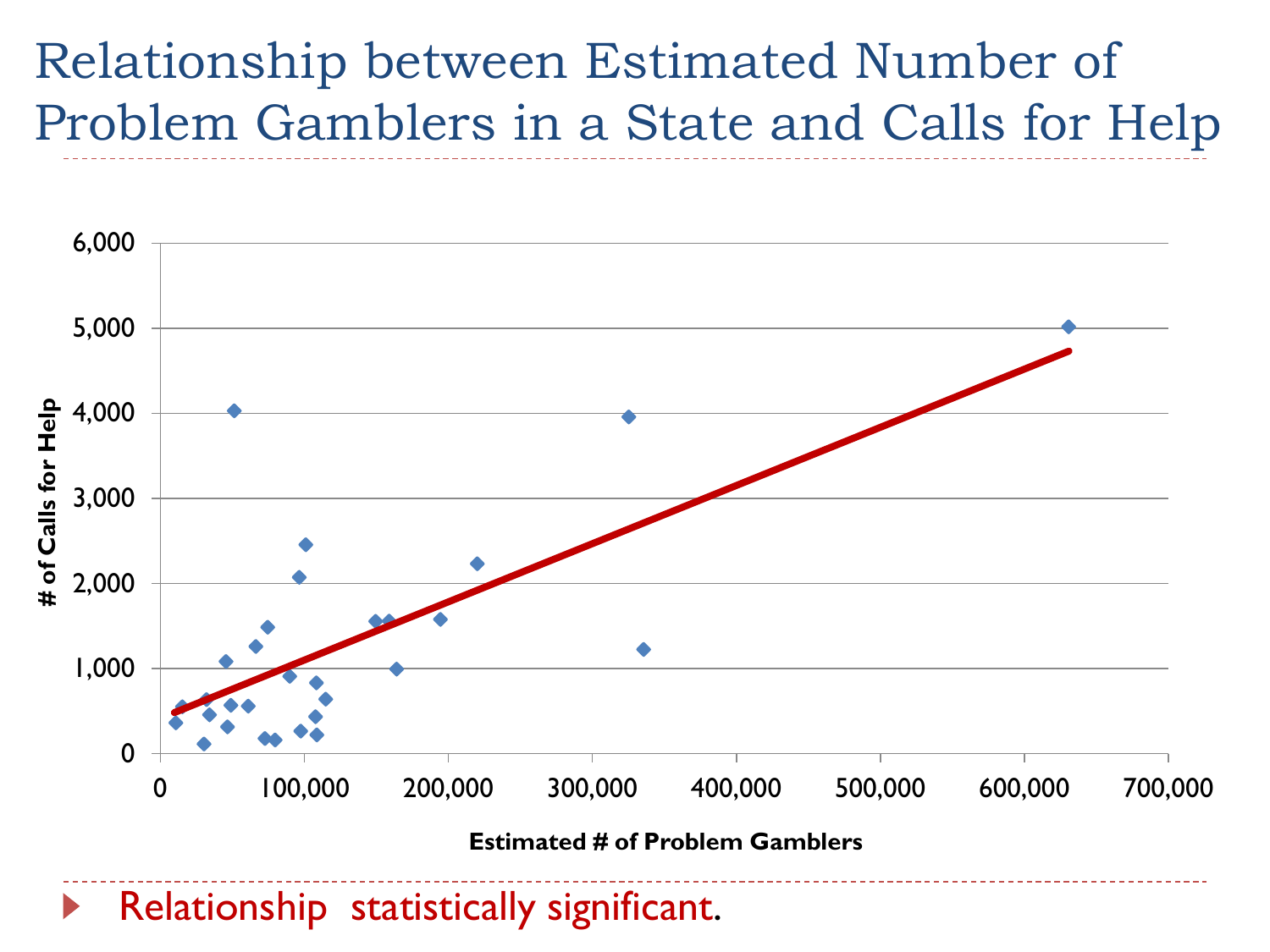#### Relationship between Number of Types of Legalized Gambling and Helpline Call Volume

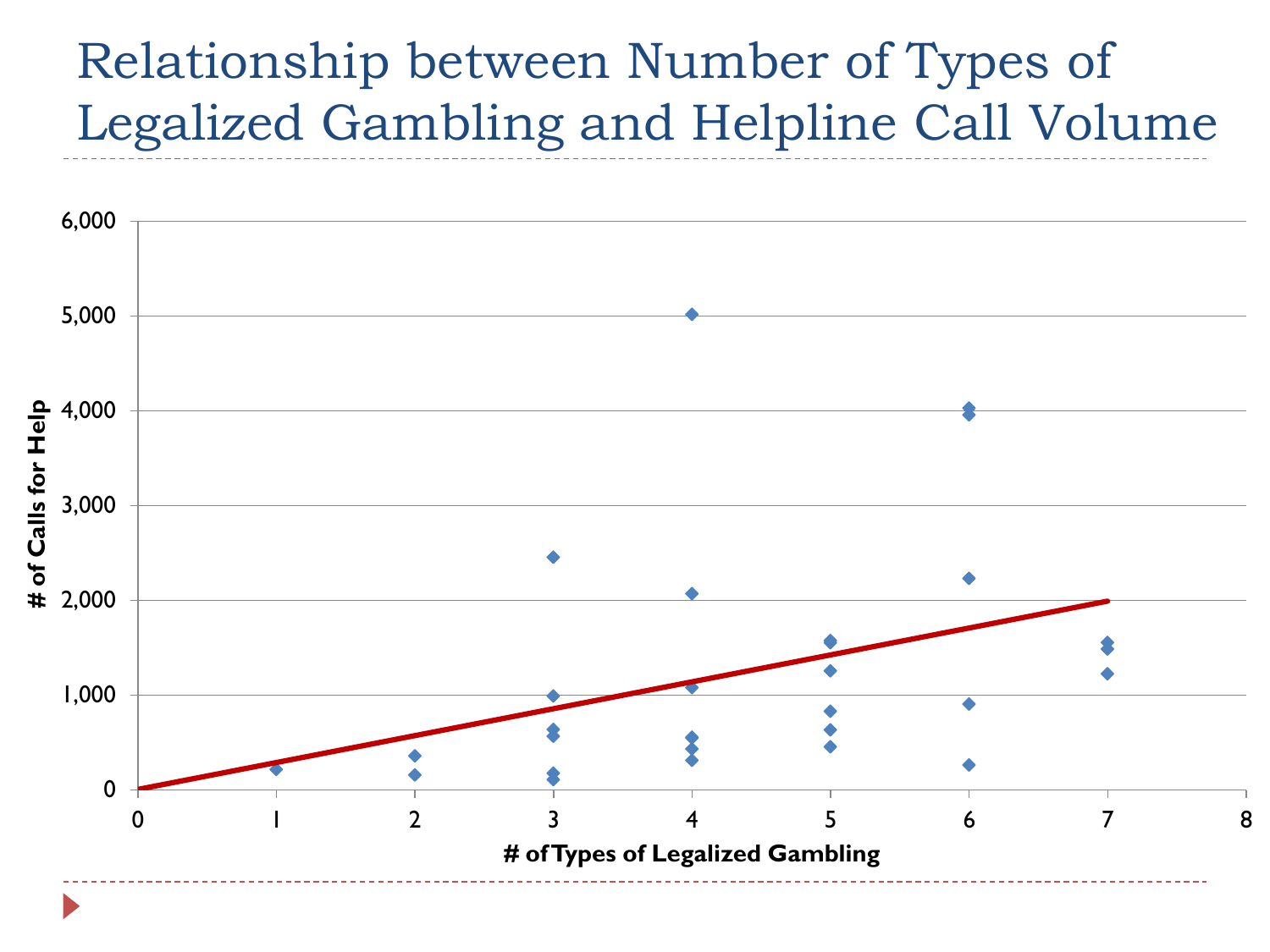#### **Treatment System**

2013 APGSA & NCPG Affiliate Surveys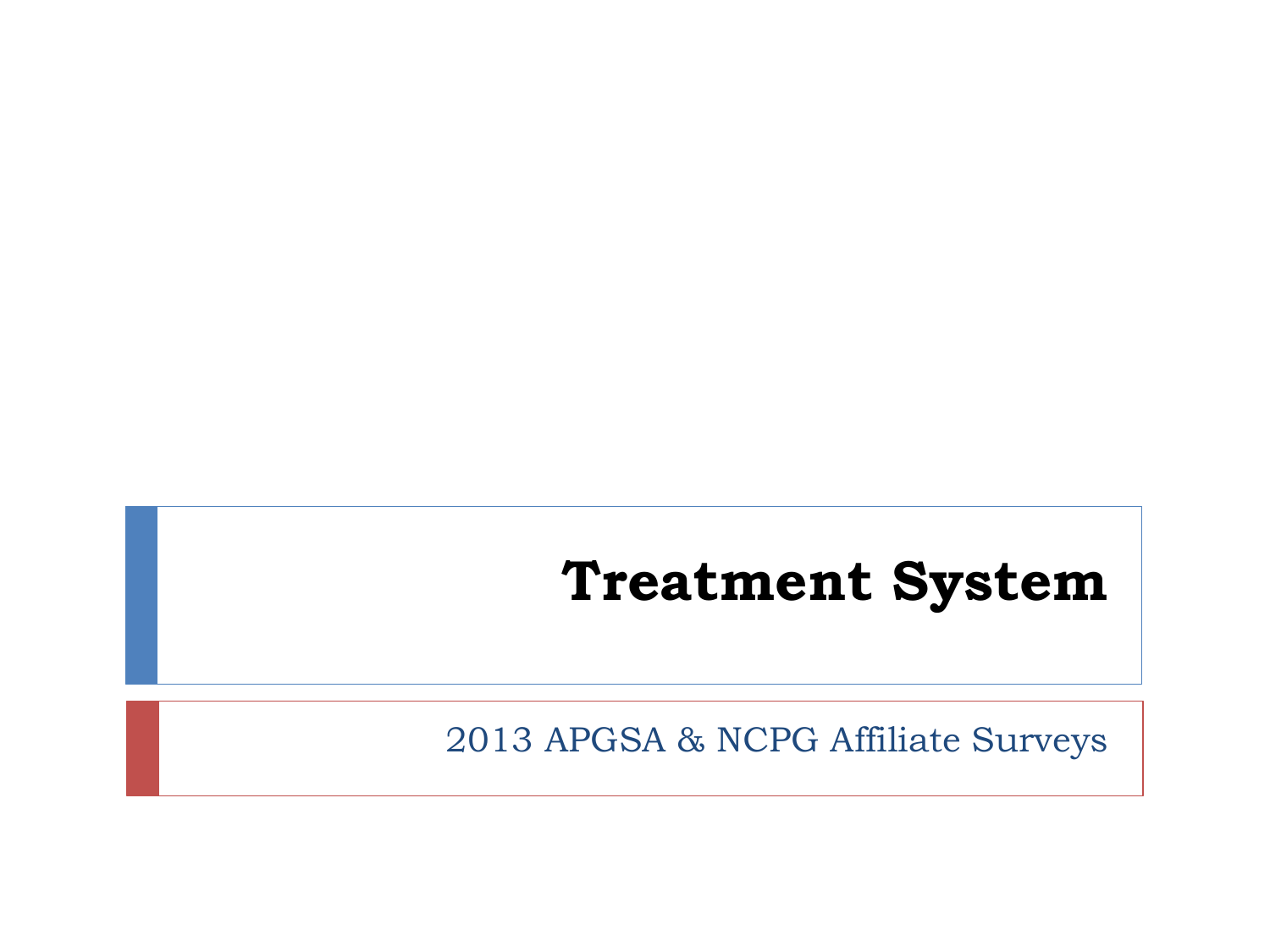# Levels of Care



*Includes only those states offering publicly funded gambling treatment and reported on levels of care (N = 29)*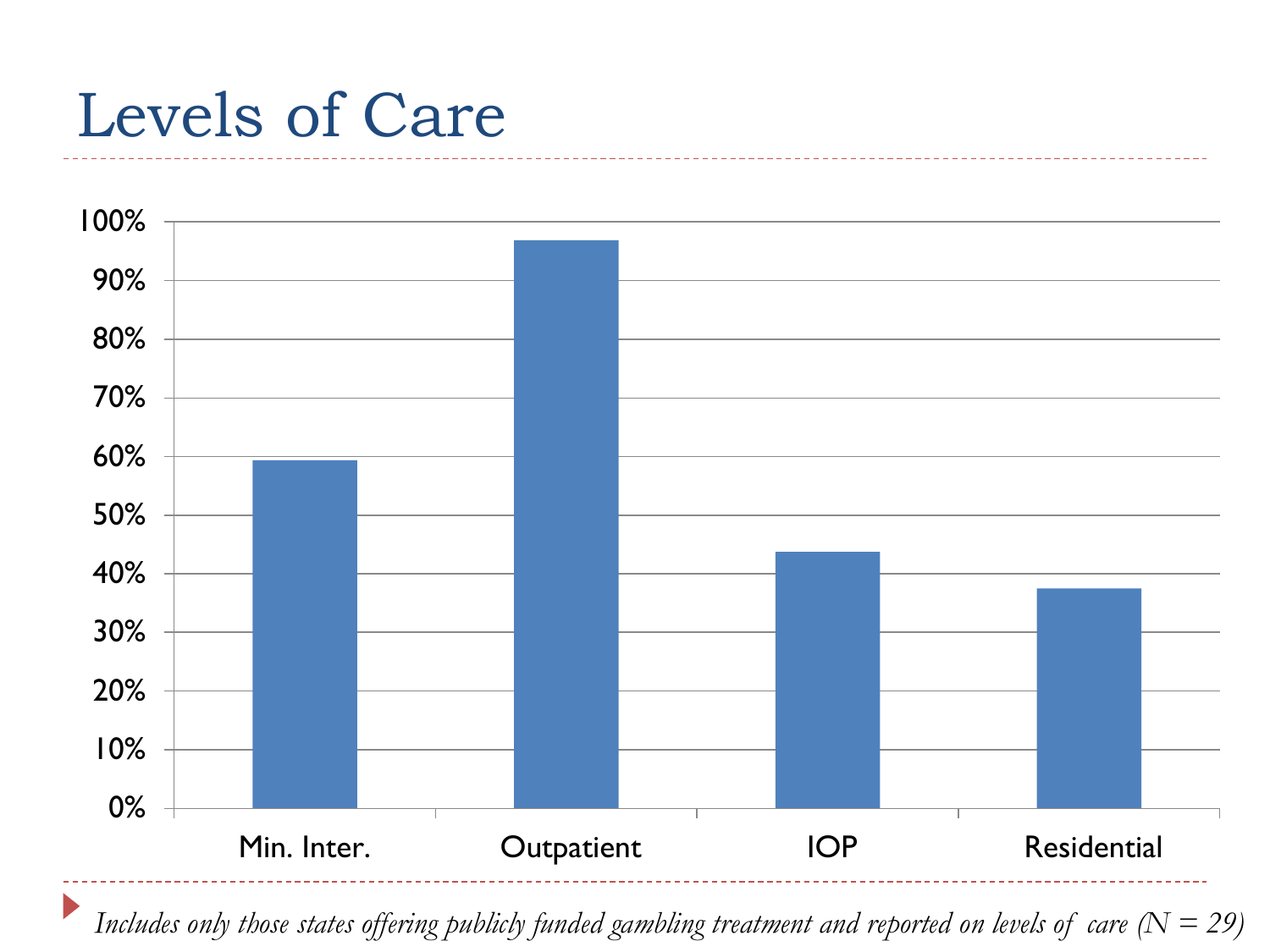#### **FY 2012 Numbers Treated with PG Funds**



*Note: MA & IL provide publicly funded gambling treatment, declined to report numbers. WA affiliate provides residential treatment (n=16)*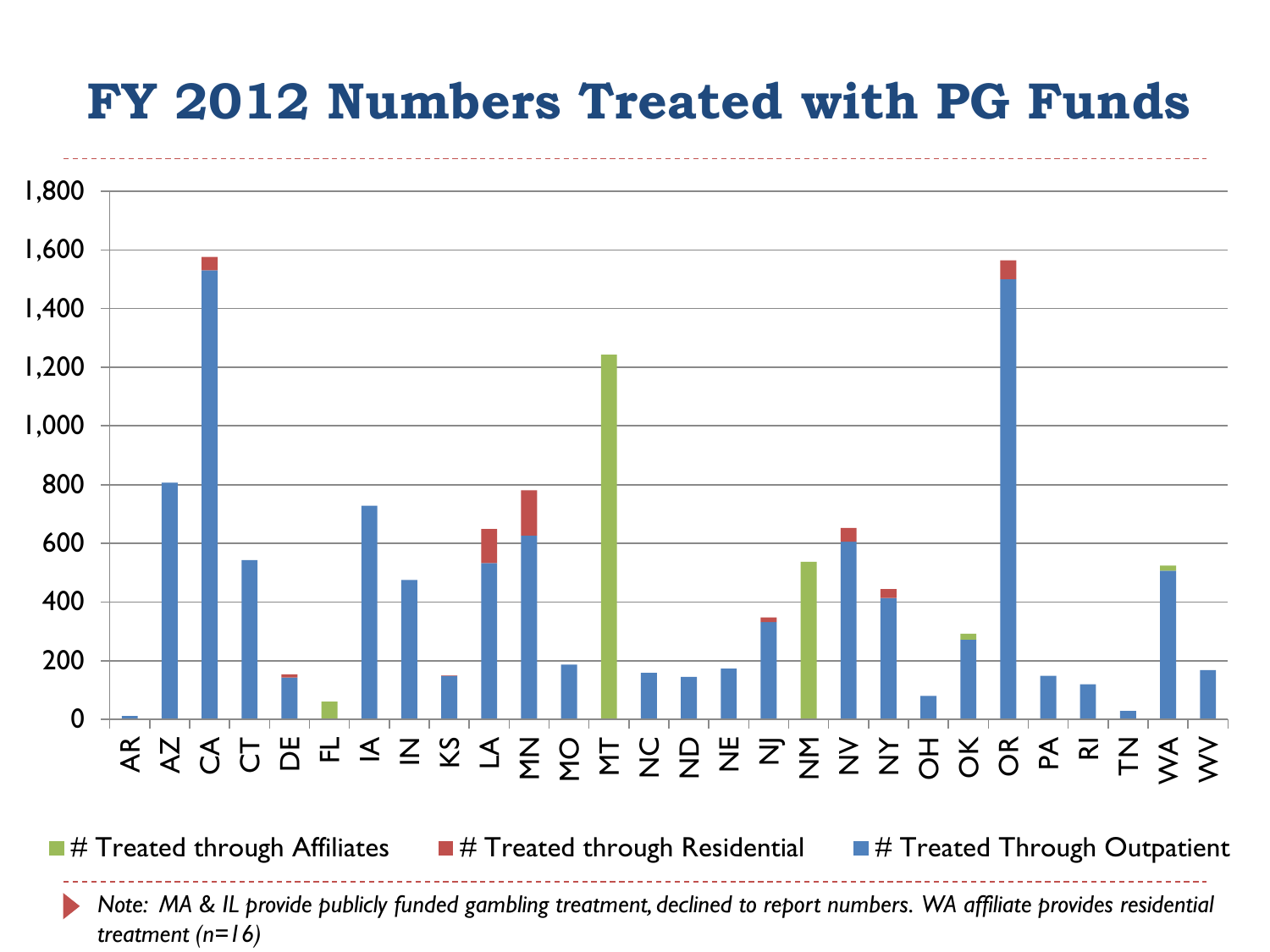## Enrollment Changes

 $\epsilon$ Over the past year, has the number of consumers receiving outpatient publicly funded gambling treatment increased, decreased, stayed the same?"

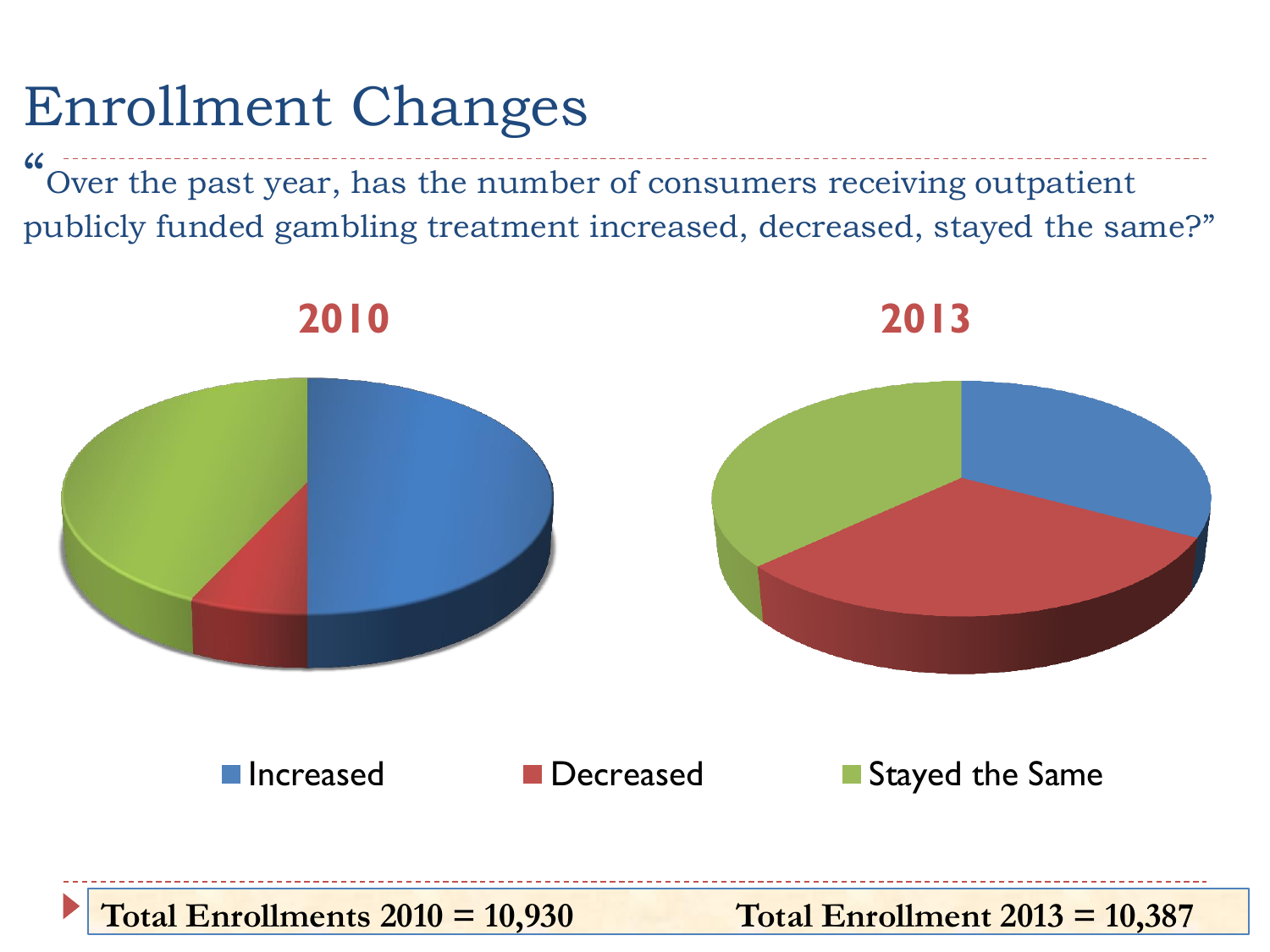## **Are the Number of Persons Treated Significantly Correlated with . . . . .**

1. Calls to Helpline 2. Number of EMGs in state 3. Gambling revenue 4. Number of problem gamblers  $Yes$  **X** No \_\_Yes \_\_No **X**  $Yes$  X<sub>No</sub> **X** Yes No 5. State PGS Budget **X**Yes No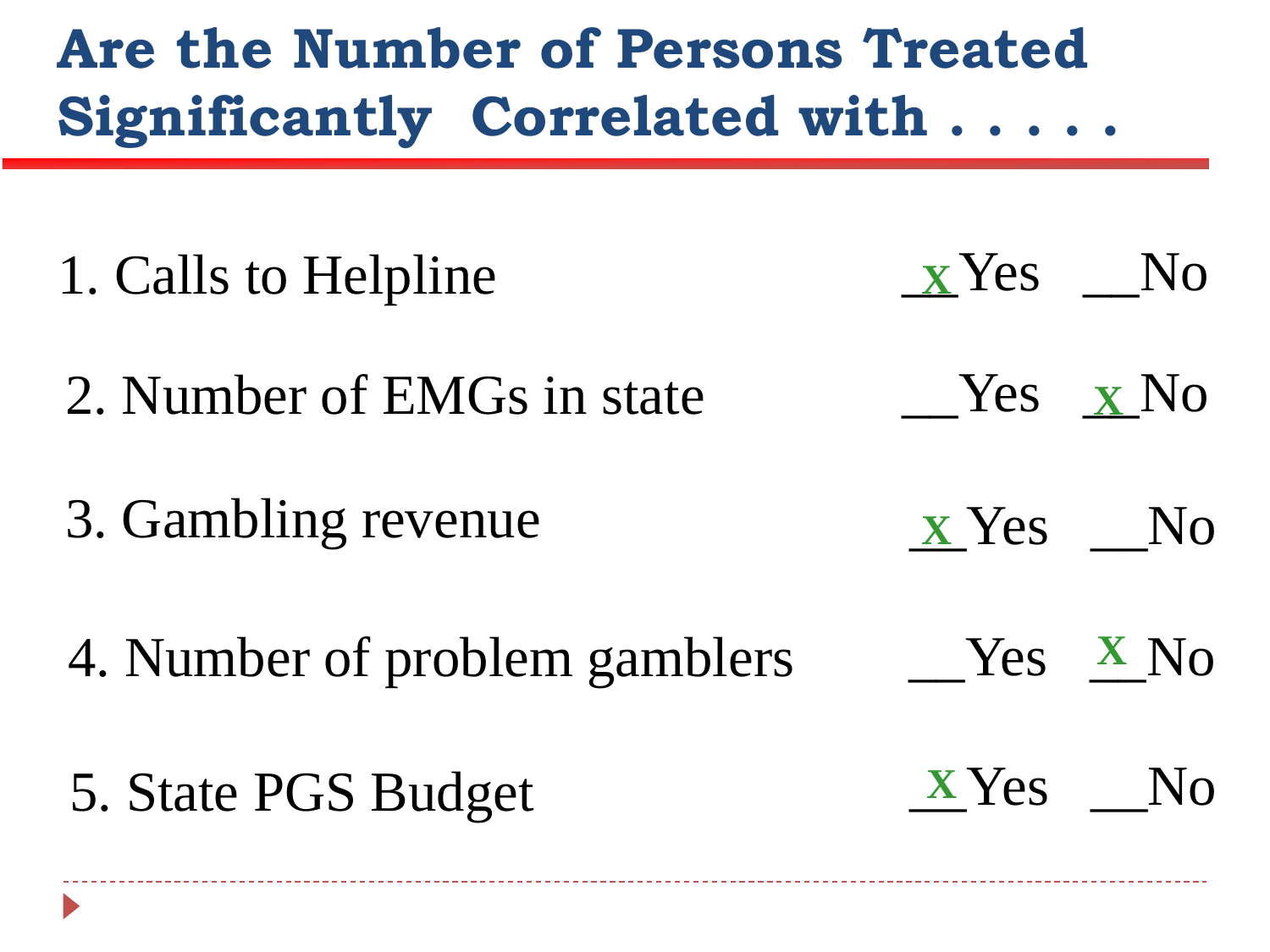## Relationship between Funding and Gambling Treatment Utilization



Total funding for FY 12-13 is significantly correlated with numbers served, with p=.0008 and r=.6290.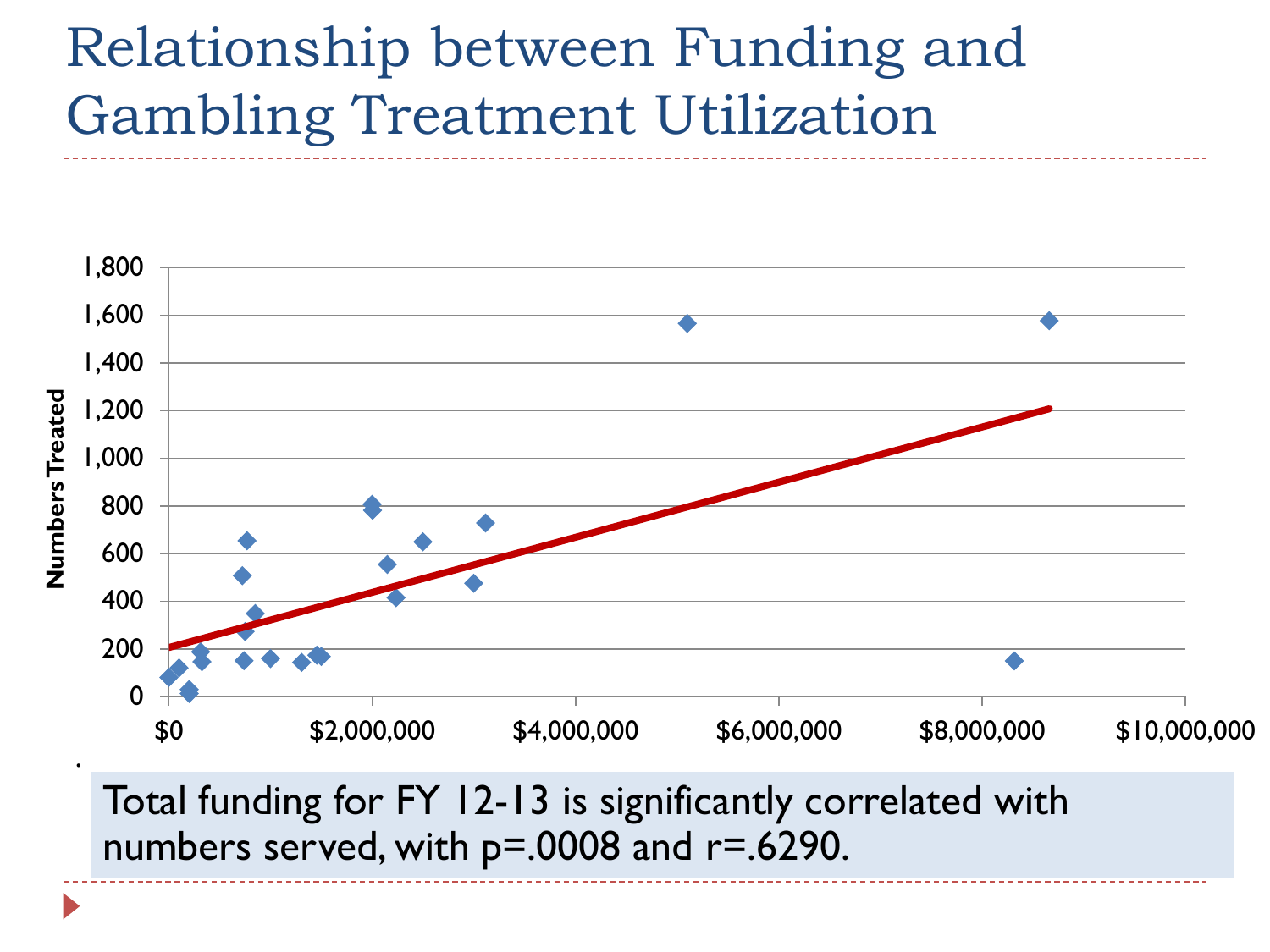## FY13 Reimbursement Rates



*Note: Group rates are per client hour/session except for DE where rates are per counselor hour and NJ where rates are per group. Average group rate excludes DE and NJ. Assessment rates per hour. The following state reimburse assessment per event: AZ, IA, KS, NE, NV, WA. MN reimbursement rates differ by provider qualifications, the reported rate is the average reimbursement for MN providers.*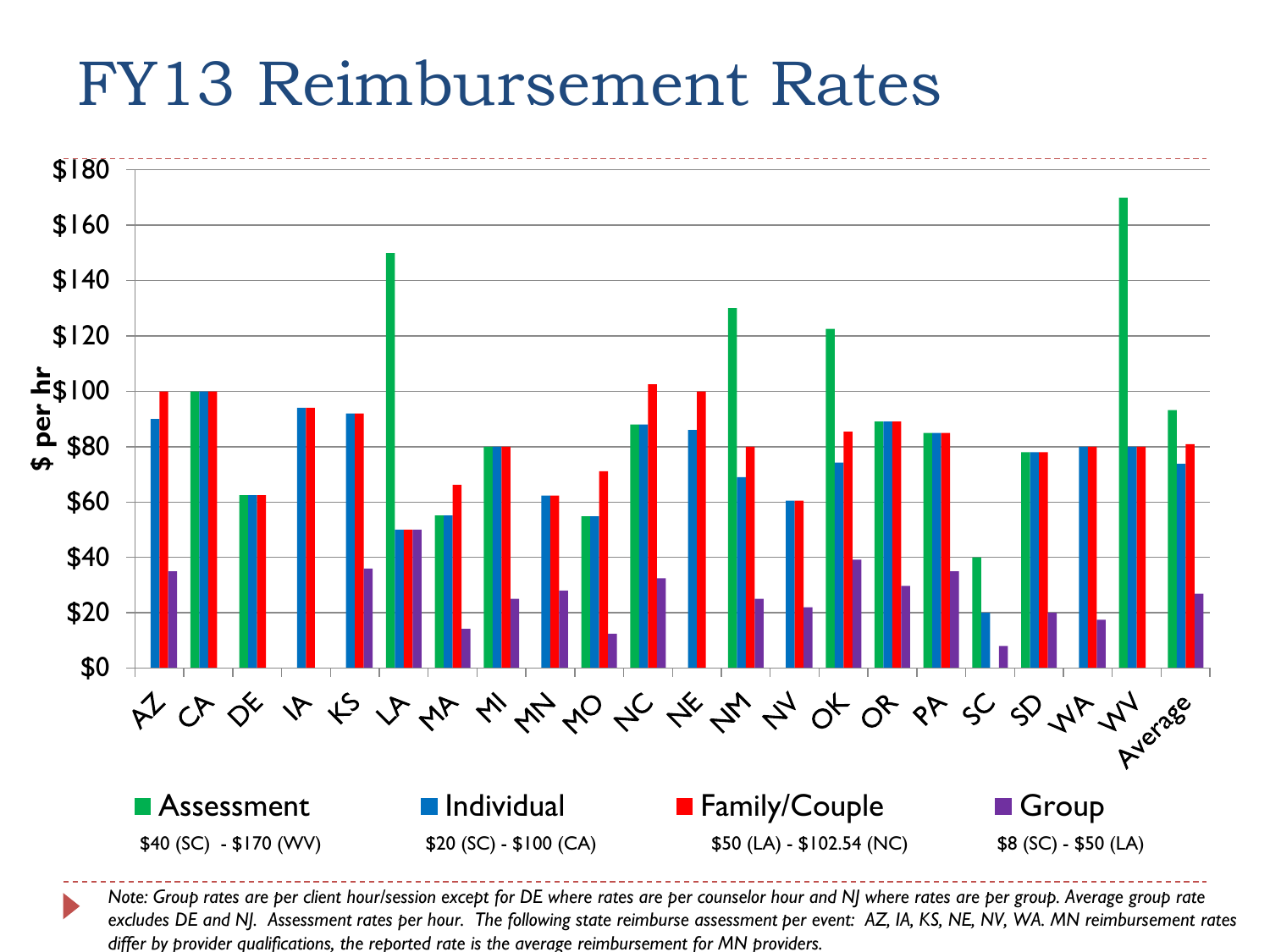## Cost Containment Measures



*2013 Survey of State Agencies Providing Problem Gambling Services; Duration Cap includes only those states reporting a maximum treatment duration of less than one year.*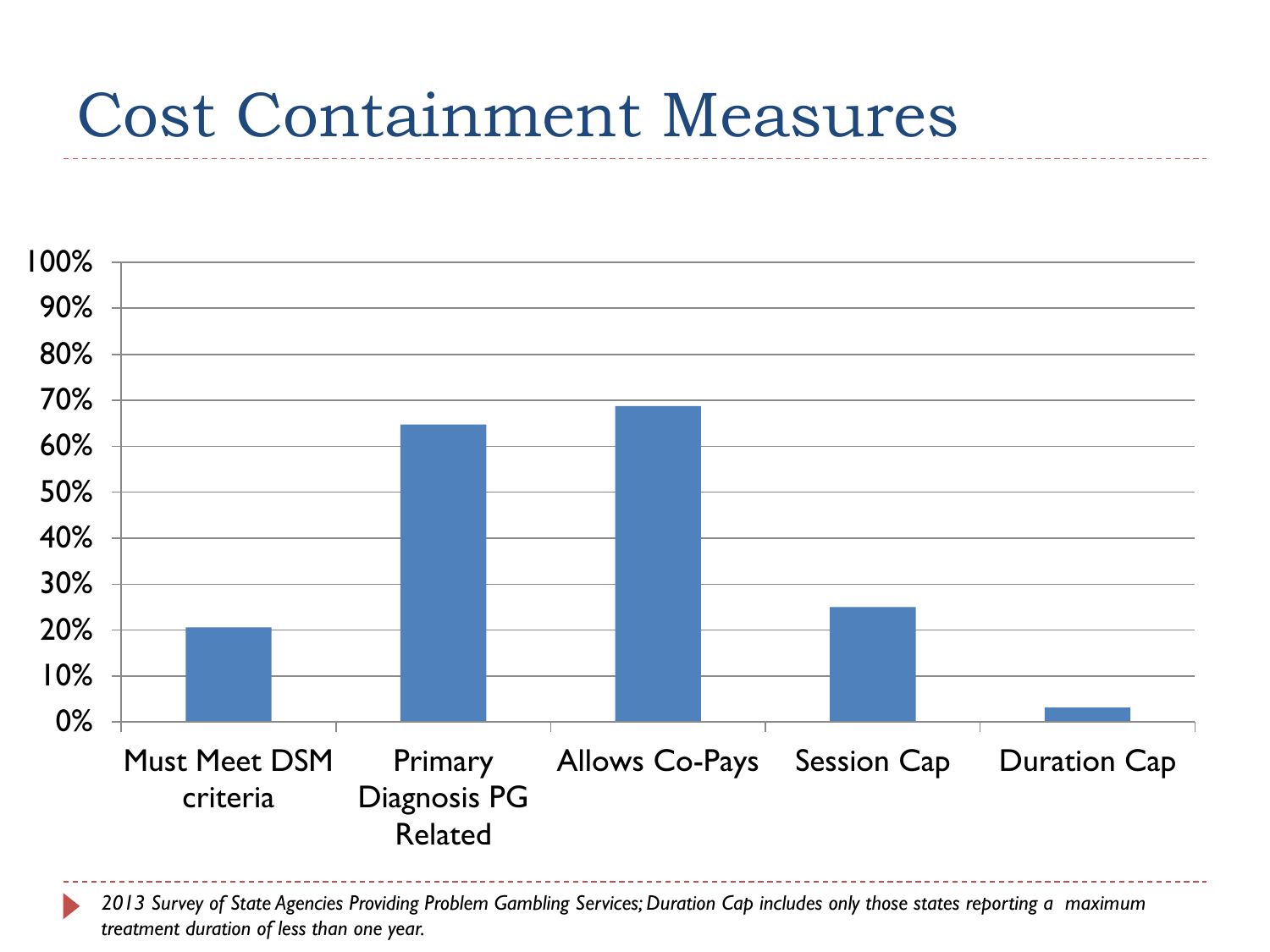## Policy Issues

2013 APGSA & NCPG Affiliate Surveys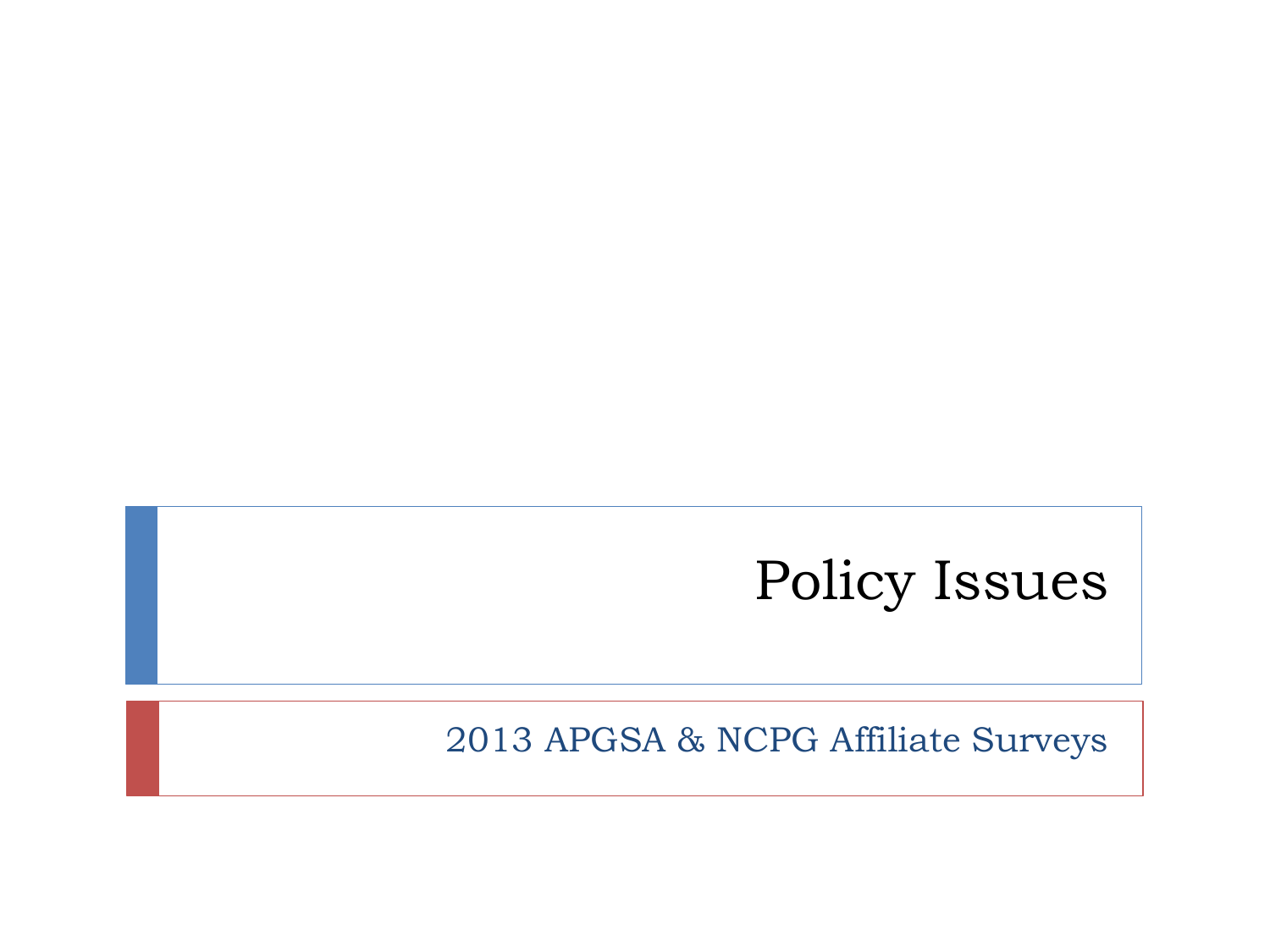#### **Identified Gaps in Services**

#### "What is you state's largest gap in problem gambling services?"



32 APGSA responses (7 refusals); 34 NCPG affiliates responses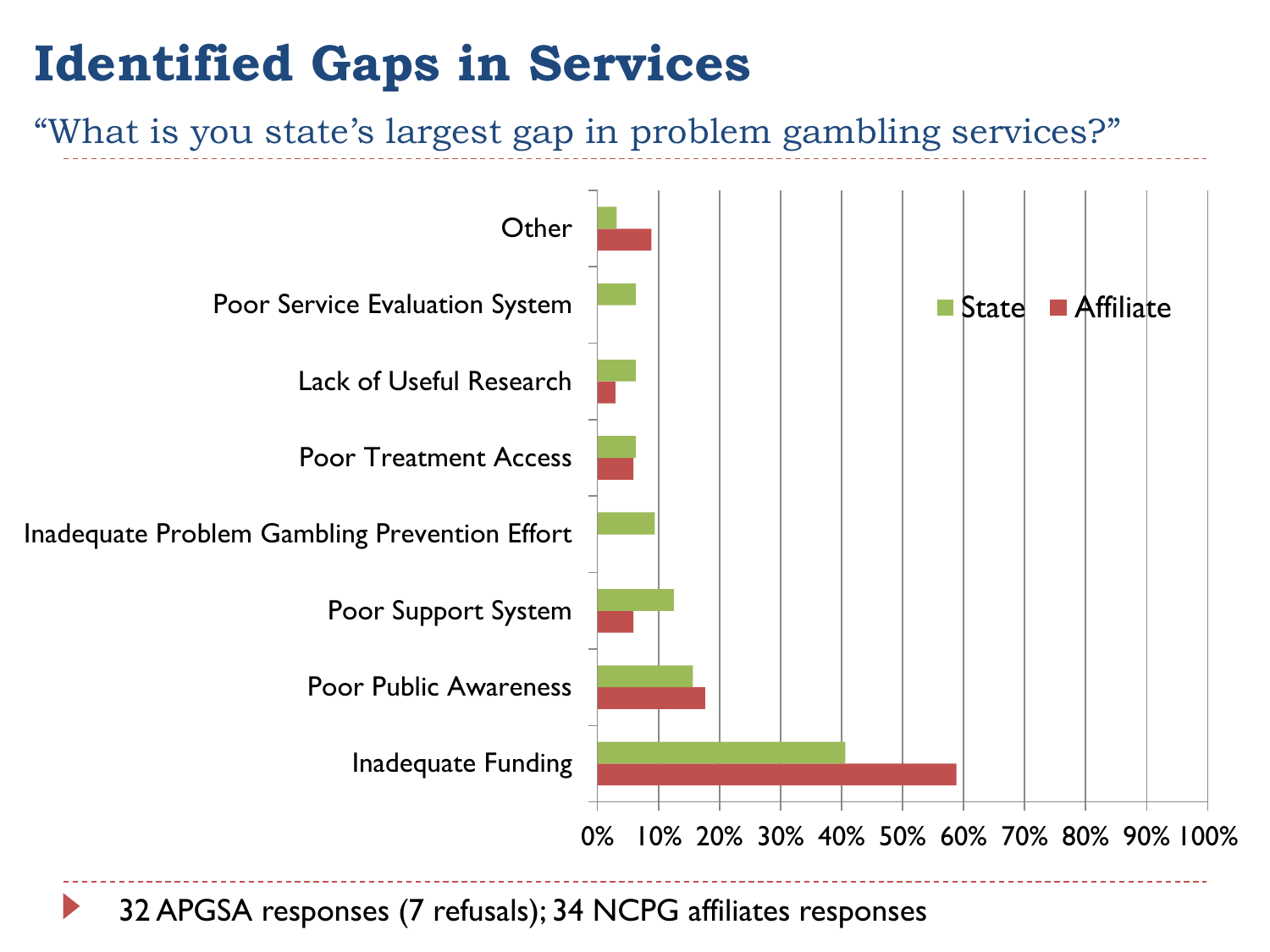# Infrastructure Needs



 $0 =$  no need,  $3 =$  somewhat needed,  $5 =$  critically needed